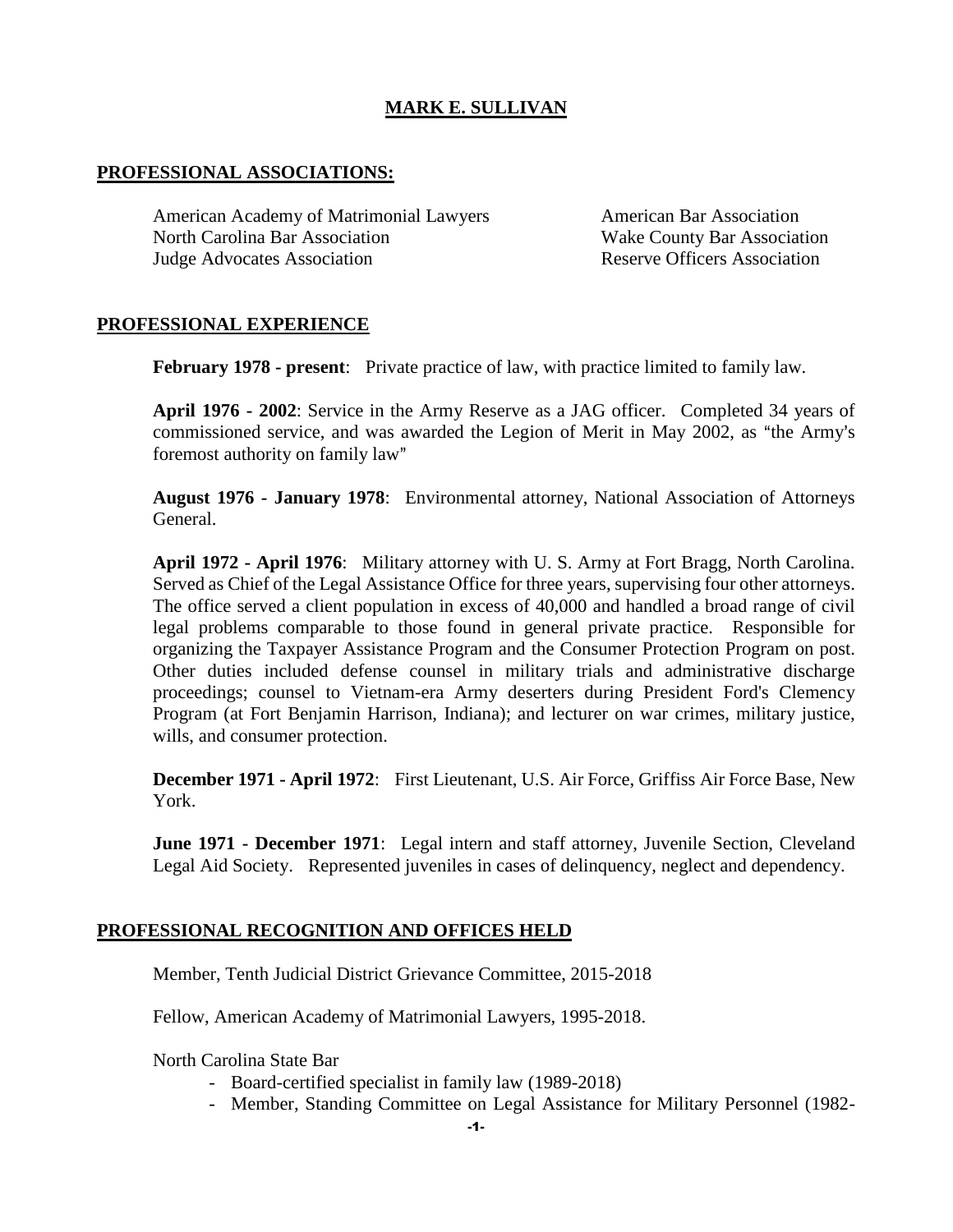2018)

- Director, Standing Committee on Legal Assistance for Military Personnel (1982-1987)
- Grassroots Advocacy Award, April 2014, by ABA President (for work with states in the passage of military custody statutes)
- Member of study committee for Uniform Deployed Parents Custody and Visitation Act, Uniform Law Commission, 2010-2012
- American Bar Association-- Family Law Section (FLS), General Practice Section (GPS)
	- Chair/co-chair, FLS Military Law Committee, 1998-2010
	- Member (1982-1988) and Chairman (1987-1988) of the Standing Committee on Legal Assistance for Military Personnel
- North Carolina State Bar Certificate of Recognition for Military Legal Assistance Services, 1993 and 2005.
- Chair's Cup, American Bar Association Family Law Section, for meritorious service while serving as chair of Military Committee, 2000 and 2004
- American Academy of Matrimonial Lawyers, N.C. Chapter

- N.C. Chapter President (2003)

- Certified as arbitrator in family law (2000)
- Legion of Merit for services during career as "the Army's foremost expert in family law," May 2002
- Designated as Honorary Lifetime Faculty and Staff Member, U.S. Army JAG School, May 2002
- Frequent speaker at military and family law programs; instructor at US Army JAG School, Charlottesville, VA, and Navy JAG School, Newport, RI, on separation agreements, divorce, property division, pension division and custody. Developed computerized program for separation agreements (1990-93) used worldwide by Army legal assistance attorneys. Prepared and presented TJAGSA videotape and manuscript on "Negotiating Skills for Judge Advocates" (March 1996).
- Army Meritorious Service Medal (1st Oak Leaf Cluster) for development of separation agreement program for Army use worldwide, 1993.
- Army Meritorious Service Medal for Legal Assistance Services during Persian Gulf conflict, 1991.

Member, Governor's Advisory Commission on Military Affairs, 1985-91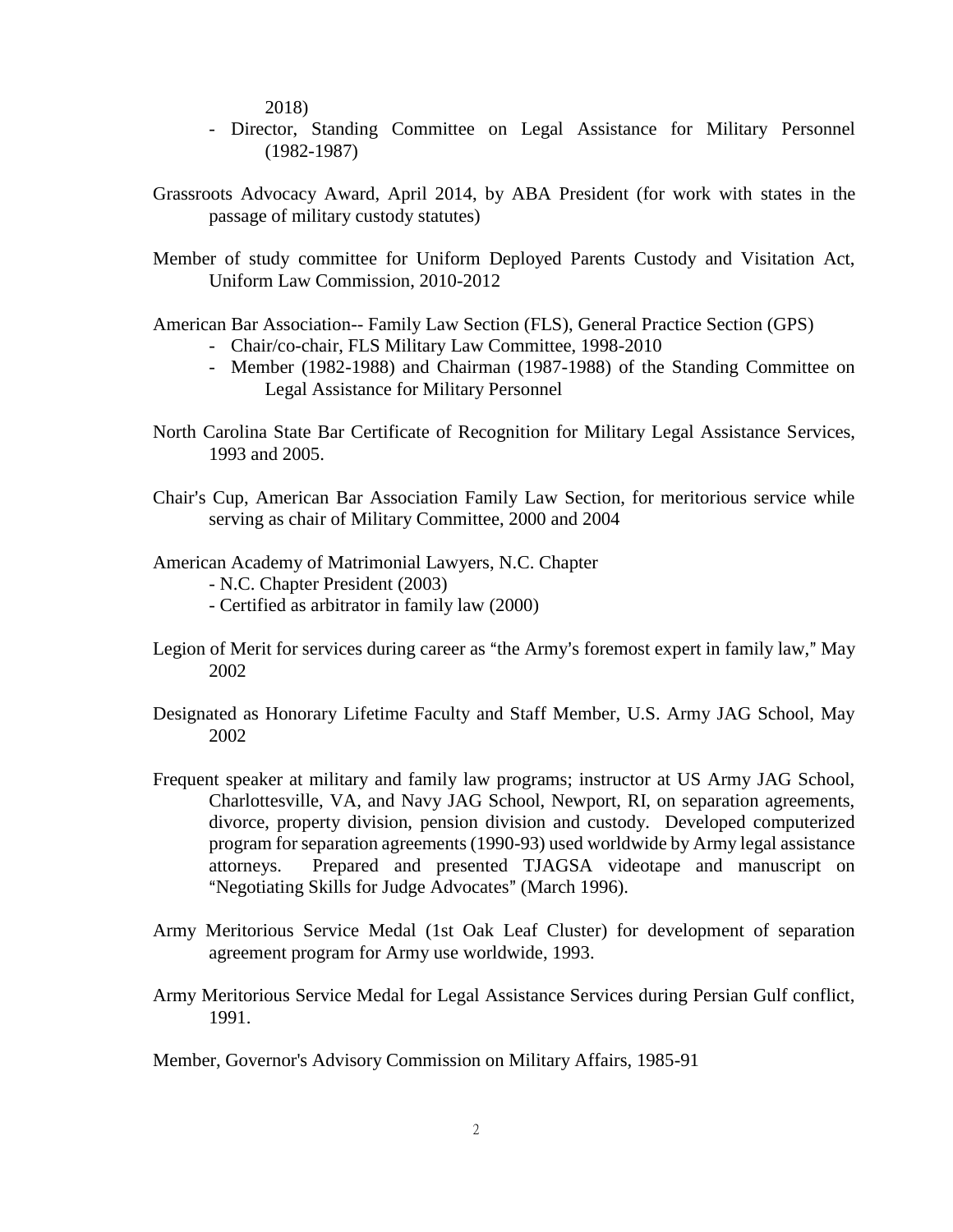Secretary of Defense Certificate of Appreciation for Outstanding Public Service, August 9, 1988.

North Carolina Bar Association - Vice-Chairman of the Family Law Section (1985-1986)

Outstanding Military Attorney Award, Worldwide Army JAG Conference, October 1974.

## **AUTHOR, PUBLICATIONS**

- CLIENT LETTERS FOR THE FAMILY LAWYER (American Bar Association, 2013), Saving Time, Managing Relationships, and Practicing Preventive Law.
- THE MILITARY DIVORCE HANDBOOK (2<sup>nd</sup> Edition, American Bar Association, 2011), an 863-page book covering all aspects of military family law.
- FAMILY LAW PRACTICE & PROCEDURE MANUAL (N.C. Academy of Trial Lawyers, 1989, updated 1994 and 2000), a comprehensive book of pleadings, motions, orders and other forms (with commentary) on all aspects of domestic practice in North Carolina.
- TRACKING FAMILY LAW (*N.C. Lawyers Weekly*, 1991), commentary and case summaries of appellate decisions in family law.
- LEGAL ISSUES IN PUBLIC TRUST ENFORCEMENT (1977), a manual for state attorneys general on legal protection of parks, wetlands, natural resources and wildlife.
- LEGAL ISSUES IN BEACH ACCESS (1977), a report on the public's right to use restricted municipal or private beaches.

#### **ARTICLES AND MANUSCRIPTS**:

"Sentencing: A Three-Step Process," Federal Bar Journal, Vol. 32, Spring-Summer 1973.

"Effective Domestic Counseling for Legal Assistance Officers," ABA Legal Assistance Newsletter #17, April 1983.

"Divorce Law Affects Pension Payments," The Paraglide, July 1983.

"When to Say 'No'," ABA Legal Assistance Newsletter #19, April 1984.

"Preventive Law by Handout," The Army Lawyer, May 1984.

"Pension Division and Military Retirement Pay in North Carolina," North Carolina Bar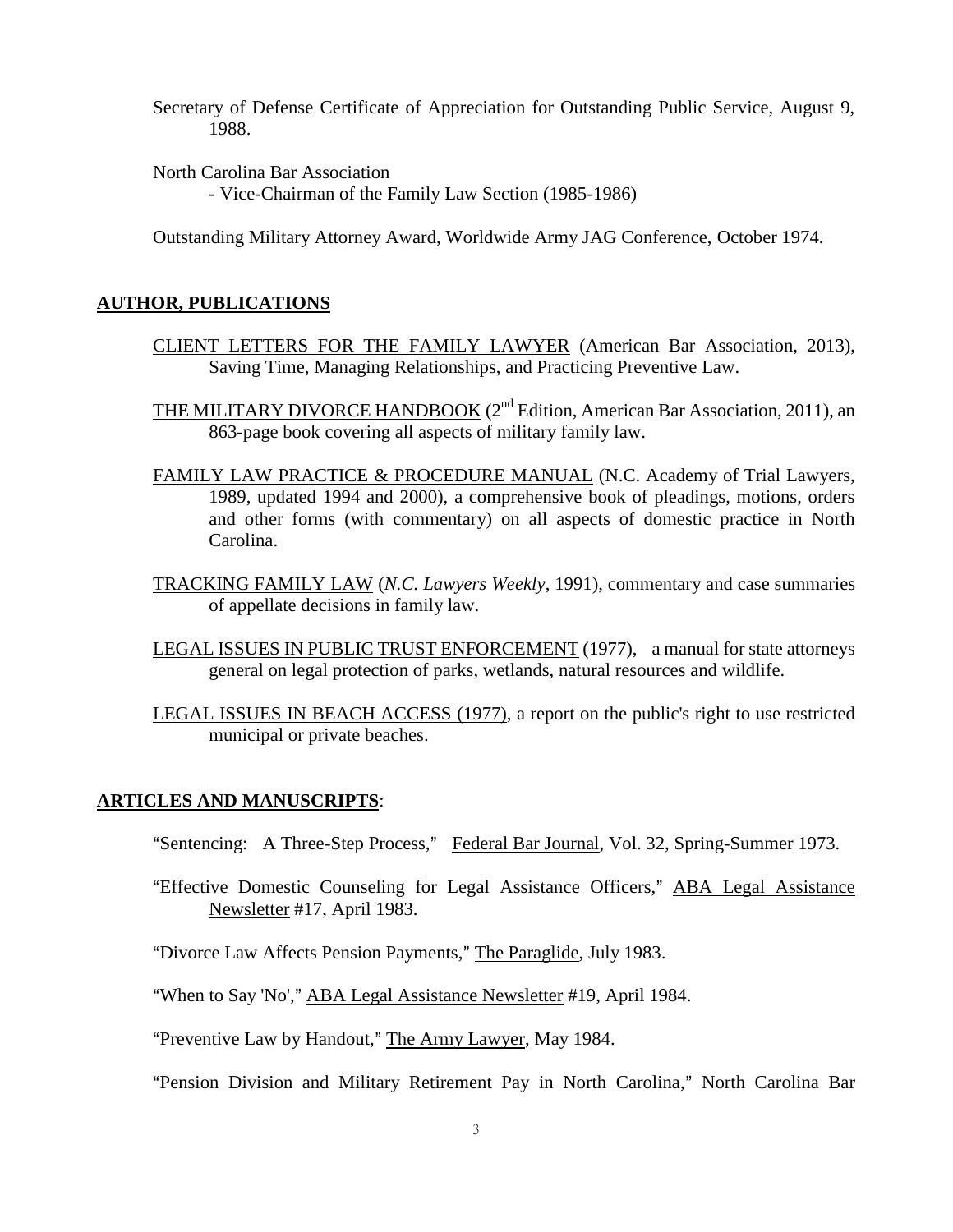Association Seminar, Equitable Division of Pension and Retirement Benefits, May 1984.

- "Civilian and Military Lawyers: Cooperation is the Keystone," The North Carolina State Bar Quarterly, Vol. 31, No.3, Spring, 1984.
- "Proving Paternity: A Second Chance," Fair\$hare, Vol. 4, No.9, September 1984; ABA Legal Assistance Newsletter #21, October 1984.
- "Preventive Law: The Genuine Article," The Army Lawyer, September 1984.
- "Office and Trial Procedure for the Domestic Trial Attorney," NC Academy of Trial Lawyers Seminar, Family Law: Tough Problems and How to Handle Them, October 1984.
- "Materials on Evaluation of the Family Unit in Custody Cases," NC Bar Assn. Seminar, Family Law Annual Workshop, April 1985.
- "Using a Client Asset Inventory Sheet," ABA Legal Assistance Newsletter #24, July 1985.
- "Preventive Law: The Speaker's Circuit," The Army Lawyer, September 1985.
- "Project Interchange," The Army Lawyer, November 1985.
- "Using a Separation Agreement Checklist," ABA Legal Assistance Newsletter #25, November 1985.
- "Developing a Legal Assistance SOP," 112 Mil. L. Rev. 249 (1986).
- "Checklist on Child-Snatching," ABA Legal Assistance Newsletter #27, Fall 1986.
- "Divorce American-Style: Overseas," ABA Legal Assistance Newsletter #29, Spring 1987.
- "Domestic Violence," Family Law Practice Manual (Wake Forest School of Law, 1987, 1989, 1991)
- "Child Support: How Much is Enough?" Family Forum (Family Law Section, NC Bar Assn.), August 1987.
- "Military Pension Division," Military Law Committee, ABA General Practice Section Annual Meeting, August 1987, 1992, 1993.
- "Some Clauses to Consider," ABA Legal Assistance Newsletter #31, Fall 1987.
- "Cross-Examination: Every Witness's Nightmare?" Trial Briefs (NC Academy of Trial Lawyers), 2nd Quarter 1988.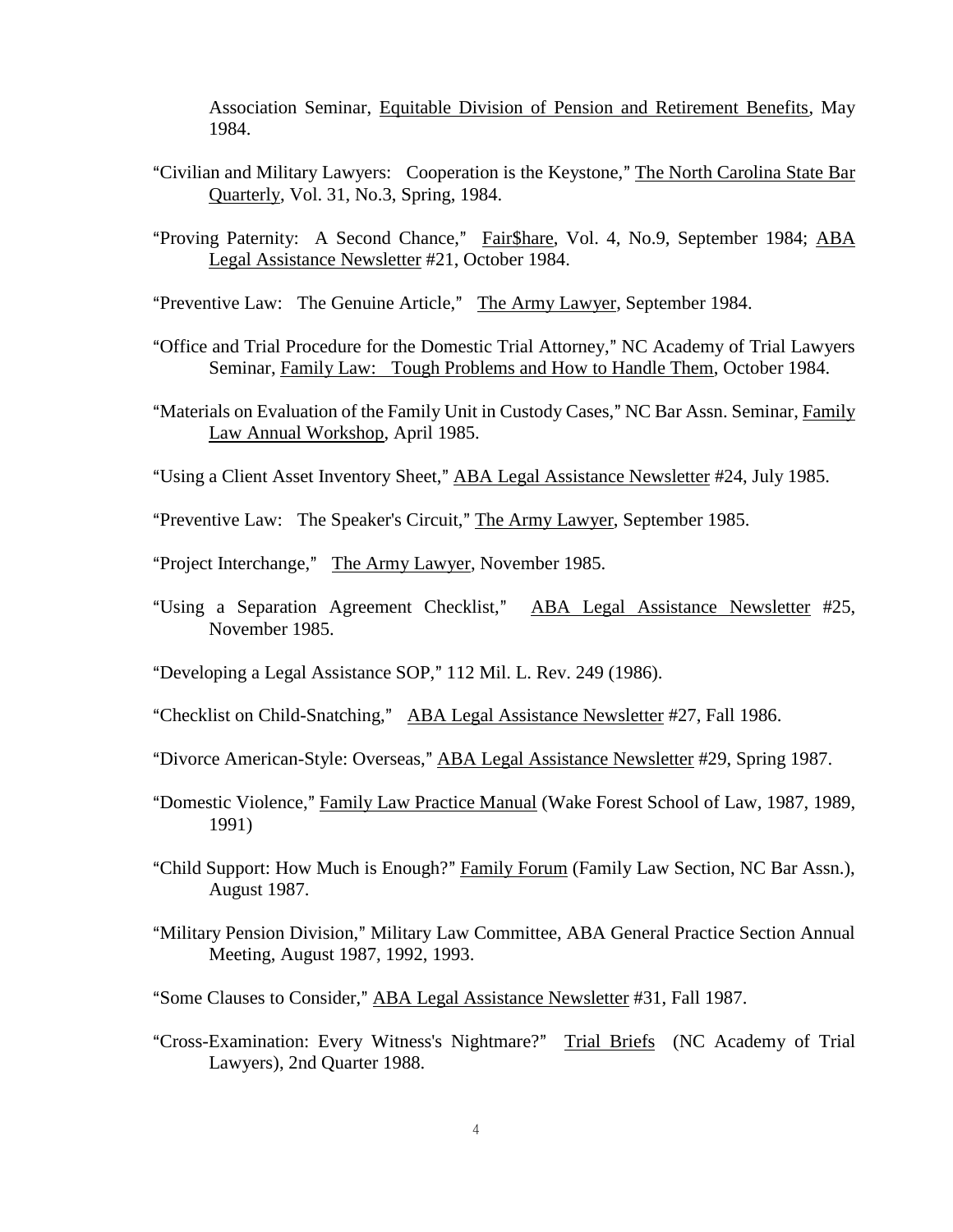"What A Difference A Phrase Makes," Fair \$hare, (1988).

- "Understanding Retirement Plans & Fringe Benefits--Military Plans," NC Bar Assn. Seminar, Family Law Workshop, May 1988.
- "Lawyer Referral ... Do's and Taboos," The Army Lawyer, June 1988.
- "Preserving Your Legal Resources," The Army Lawyer, September 1988.
- "Office Management: How to Streamline Your Law Practice," NC Academy of Trial Lawyers Seminar, The Twelve Hottest Issues in Family Law, February 1989.
- "A GP In Uniform," The Compleat Lawyer, Summer 1989.
- "Child Support and Military Issues," NC Child Support Enforcement and IV-D Conference, 1989-92.
- "Pitfalls in Private Adoption," Family Forum (Family Law Section, NC Bar Association), January 1990.

"Family Law Briefings... A Timesaver," LampLighter, April 1990.

- "Proving and Defending Against Adultery Claims," Equitable Distribution and Family Support Litigation (Wake Forest School of Law, 1990).
- "Military Pension Division: Basic Training," NC Bar Association Seminar, Military Law for Civilian Practitioners, December 1990; also September 1991 and September 1993.
- "Coping with Desert Storm: Civil Suits and the Servicemember," TrialBriefs (NC Academy of Trial Lawyers), 1st Quarter 1991; also Wisconsin Journal of Family Law, March 2003.
- "Basic Training in Military Pension Division," 5th Army Legal Conference, May 1991; 120TH ARCOM and 94th ARCOM Legal Conferences, March, 1992.
- "Amendments to Soldiers' and Sailors' Civil Relief Act (SSCRA) and Veterans' Reemployment Rights Act (VRRA)," The LAMPlighter, (ABA Standing Committee on Legal Assistance for Military Personnel), Spring 1991
- "Surviving the Soldiers' and Sailors' Civil Relief Act," NC Academy of Trial Lawyers Seminar, June 1991
- "Family Law Practice and Procedure," Family Law Practice Manual (Wake Forest School of Law, 1991)

"Proving Paternity by Presumption and Preclusion," 132 Mil. L. Rev. 99 (1991).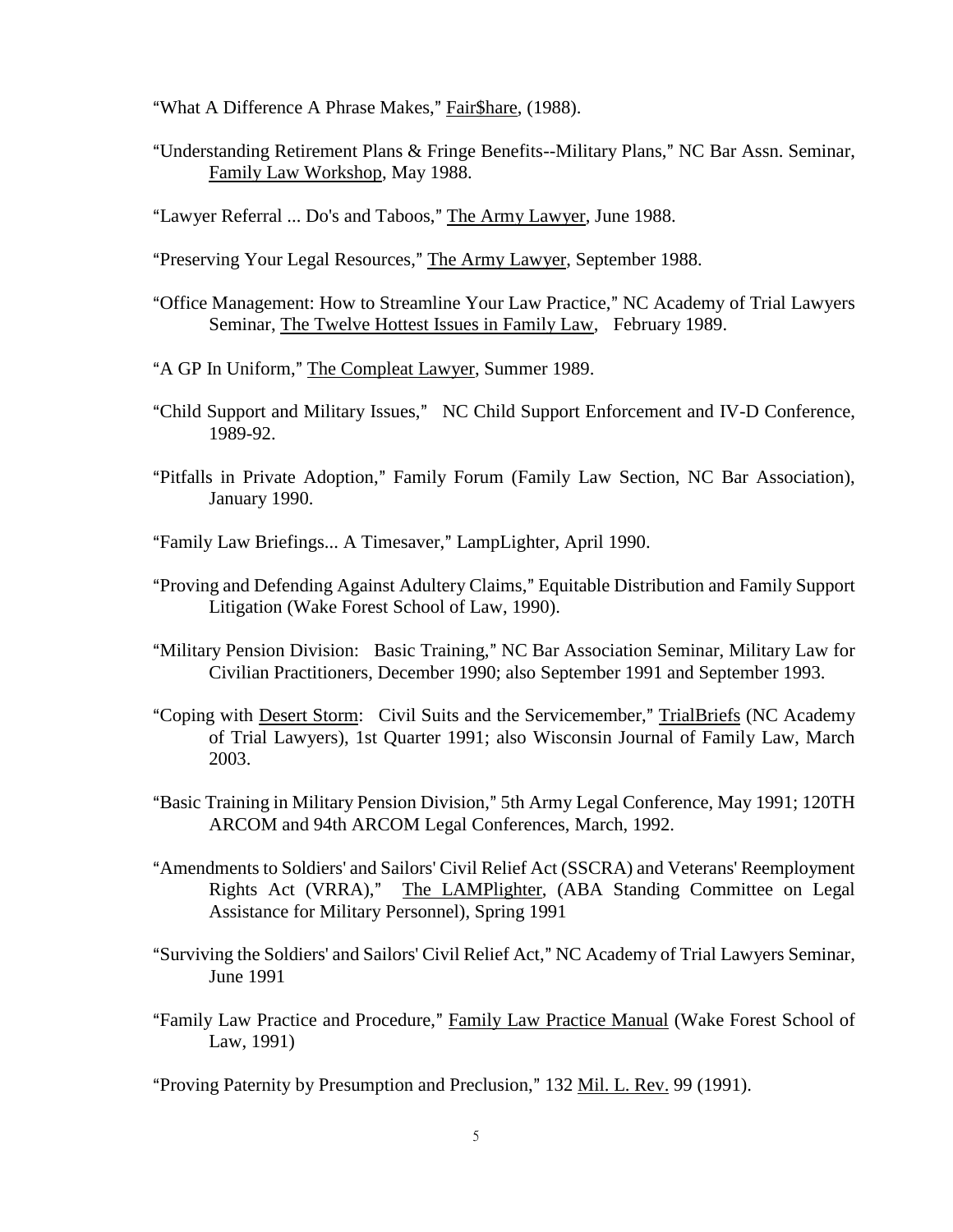"Desert Storm and the State Bar's Responses," Campbell Law Observer, August 1991.

- "Tips and Traps in Private Adoption," TRIALBriefs (NC Academy of Trial Lawyers), Fall 1991
- "Presentation of Evidence in Court," NC Bar Association Seminar, Intensive Equitable Distribution, November 1991
- "Some Afterthoughts on Child Support Guidelines and Military Compensation," The Army Lawyer, December 1991.
- "Ethical Issues in Family Law," Ethics Seminar, Young Lawyer's Division, Durham County Bar Association, (1991).
- "Military Child Support Enforcement," Eastern Regional Interstate Child Support Association Annual Meeting, June 1992
- "Child Support: Shopping for Options," The Army Lawyer, July 1992
- "Questions Concerning Adultery," Fair\$hare, July 1992
- "Twenty Questions: Military Pensions and Their Division Upon Divorce," Campbell Law Observer, August 1992; Fair\$hare, April 1993
- "Equitable Distribution of Property," Fair\$hare, September 1992
- "Domestic Counseling and Legal Assistance: A Systematic Approach," The Army Lawyer, November 1992
- "Visual Aids in Alimony and Equitable Distribution Trials," NC Academy of Trial Lawyers Seminar, January 1993 [co-authored with Ellen B. Hancox]; published in NCATL's TRIALBriefs, Winter 1993-94
- "What Happens at a Deposition and How to Prepare for It," Fair\$hare, December 1992; Family Law Section Newsletter, State Bar of Georgia, March 1993.
- "How to Fill Out Your Financial Affidavit Information for Clients;" Family Law Section Newsletter, State Bar of Georgia, August/September 1993.
- "Separation Agreement Checklist," Fair \$hare, January 1994
- "Valuation and Division of Pensions: Tips and Traps," [co-authored with Bobby D. Mills] in Equitable Distribution 1994, published by Wake Forest University Continuing Legal Education, February 1994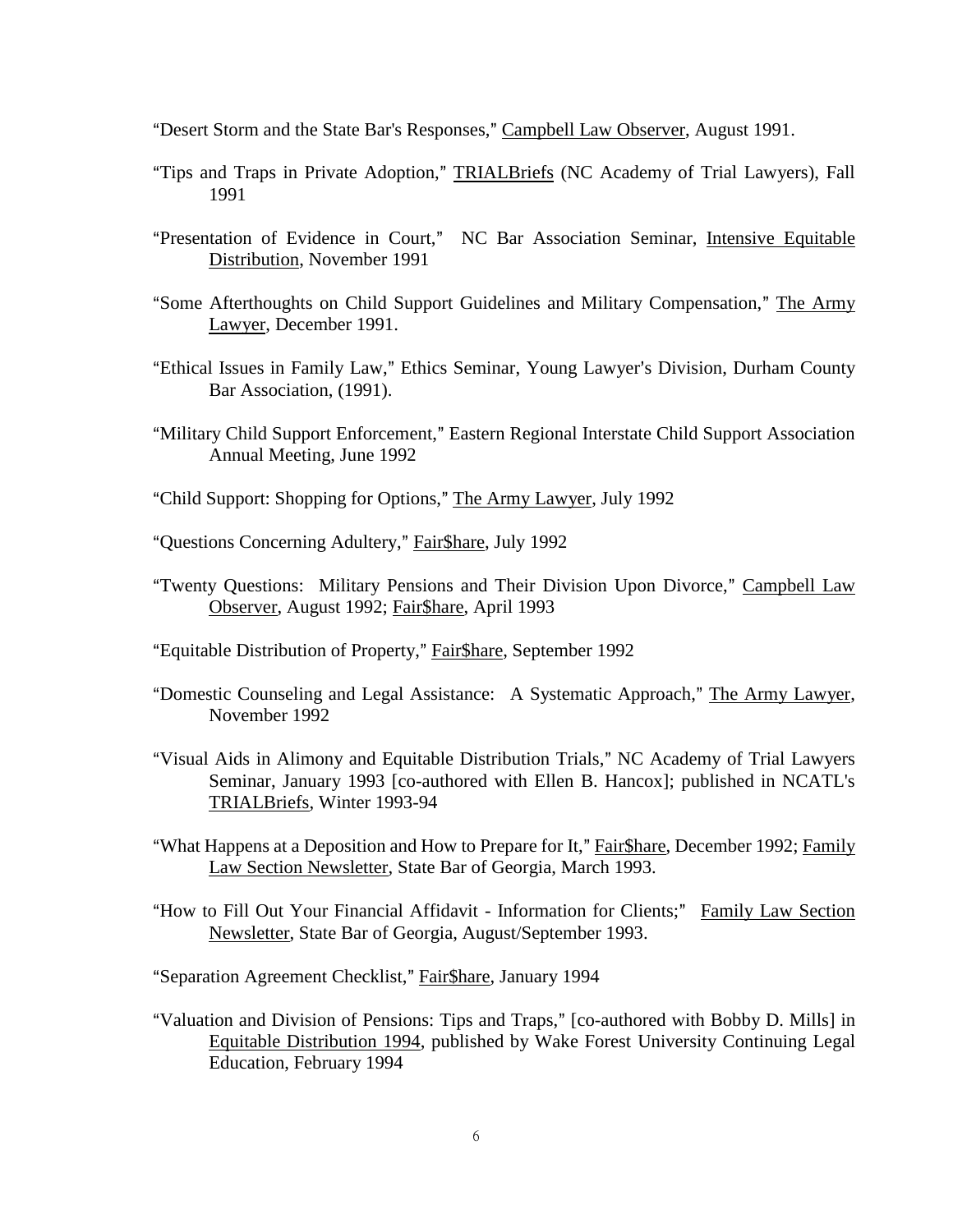"Suggestions to Witnesses," Fair\$hare, March 1994

- "Military Support and Pension Division: Addressing Some Common Concerns," Family Forum (Family Law Section, NC Bar Association), April 1994
- "Understanding Your Uncontested Divorce Hearing," Fair\$hare, April 1994
- "Equitable Distribution, Alimony, Finding Hidden Assets and Income," N.C. Association of CPA's, May 1994
- "Adoption and Paternity," Fair\$hare, July 1994
- "Attorney's Fees," Fair\$hare, September 1994
- "Divorce Planning Financial Checklist," Fair\$hare, October 1994

"Applying and Avoiding the Child Support Guidelines," N.C. Bar Association Seminar, December 1994

"Instructions on Discovery," Fair Share, December 1994

- "Child Custody Jurisdiction Questionnaire," Fair\$hare, March 1995
- "Client Asset Inventory," Fair\$hare, April 1995
- "Alimony and Post-Separation Support," Wake Forest University Continuing Legal Education, General Practice Symposium, November 1995
- "Formula Clauses: Dealing with DFAS Made Easier," LampLighter (ABA Standing Comm. On Legal Assistance for Military Personnel), Fall 1995
- "The Call to Arms...An Outline for Small-Firm Survival," The Judge Advocate General's School, San Francisco Regional On-Site Training Conference, March 1996
- "Grandparent Visitation," N.C. Bar Association Children's Issues Seminar, September, 1996
- "Custody Checklist for Findings of Fact," Fair\$hare, March, 1997
- "Military Pension Division: Crossing the Minefield," Family Law Quarterly, Spring 1997
- "A Handout Strategy for the General Practitioner," The Practical Lawyer, June 1997
- "The Trials (and Tribulations) of a Family Law Practice," The Compleat Lawyer, Summer 1997
- "Negotiation Techniques in Family Law Practice," Family Forum, (NCBA), December 1997.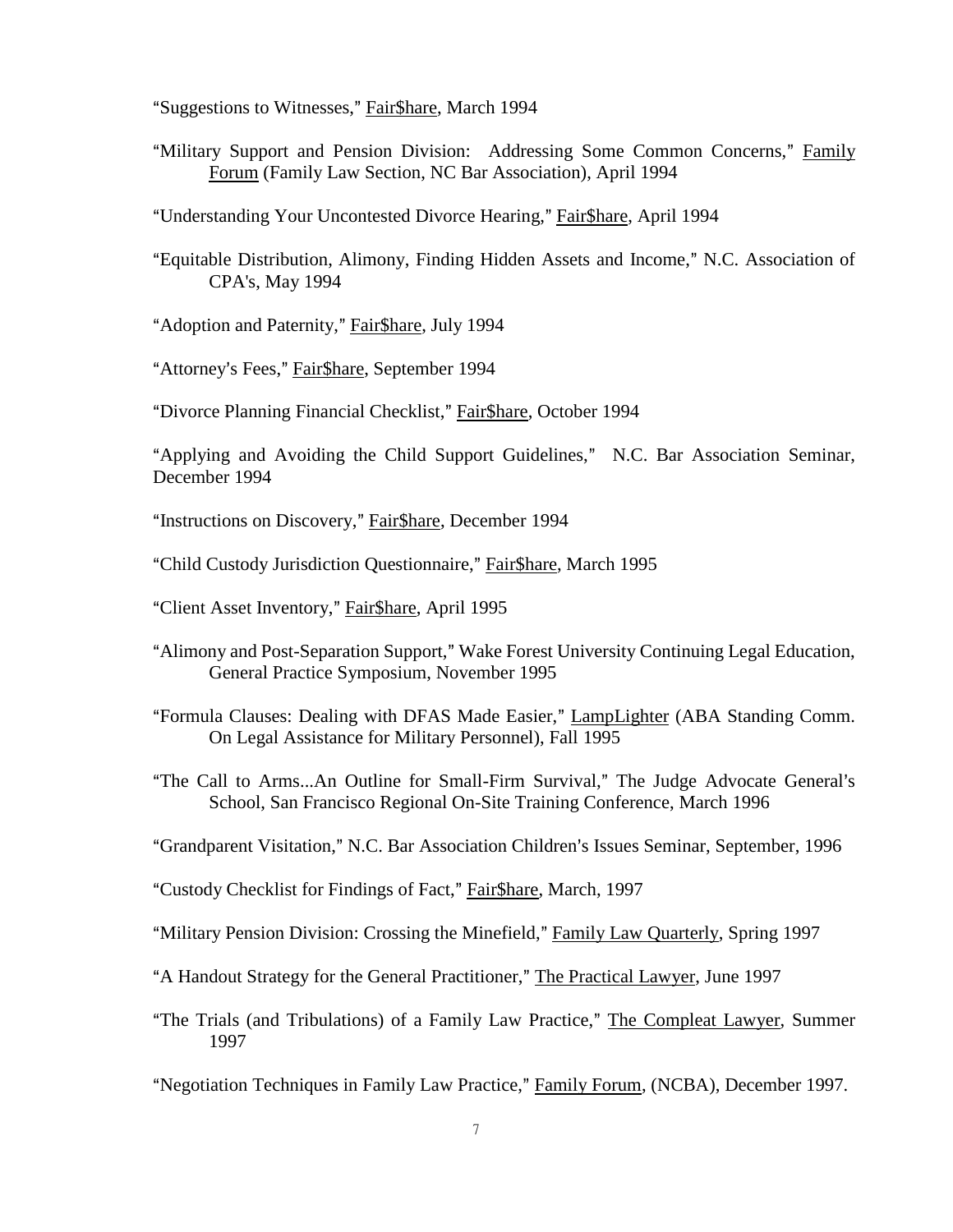"Ten Tips (and Traps) for Family Law Negotiations," American Journal of Family Law, Vol. 12, 75-82, 1998.

"Military Pension Division: Crossing the Minefield" 1999 Wiley Family Law Update

"Remarks by Your Spouse," Fair\$hare, June 1999.

"Silent Partner: Getting Military Pensions Division Orders Honored by DFAS," Family Forum, June 1999.

"Understanding Your Divorce," Family Advocate, Vol. 22, No. 1, Summer 1999.

"Negotiation Techniques in Family Law Practice (Parts I-IV)," Fair\$hare, September -December, 1999.

"Your Rights Under C.O.B.R.A," Fair\$hare, March 2000.

"International Custody Disputes," Fair\$hare, May 2000.

"Division of a Military Pension in Divorce," The Officer, January/February 2001.

"Arbitration: A New Tool in Family Law Cases," Campbell Law Observer, September 2001.

"2002 Family Law Update," American Journal of Family Law, January 2002.

"Twin Towers Terrorism and the Reserve Call-Up: Civil Suits and the Service Member," Family Forum, January 2002.

"The Soldiers' and Sailors' Civil Relief Act," North Carolina State Bar Journal, Spring 2002.

- "Judges' Guide to the Soldiers' and Sailors' Civil Relief Act," The Judges' Journal, Spring 2002; New Mexico Family Law Section Newsletter, Vol. 2 (Summer Issue 2002).
- "Help Protect the Rights of Those Who are Protecting Your Freedom," Family Section of the Florida Bar 'FAMSEG' E-mail Group Article, December 23, 2002.
- "The Call To Arms: A Guide to Small Firm Survival, Personal Readiness For Reservists," NC Lawyer, March/April 2003.
- "Using a Trial Notebook",  $101+$  Practical Solutions for the Family Lawyer: Sensible Answers to Common Problems, 2/e, February 2004.
- "Family Law and the Servicemembers Civil Relief Act, " "Legal Considerations in SCRA Stay Request Litigation: The Tactical and the Practical," "Sample Motion for Stay Under the SCRA", Divorce Litigation, March 2004.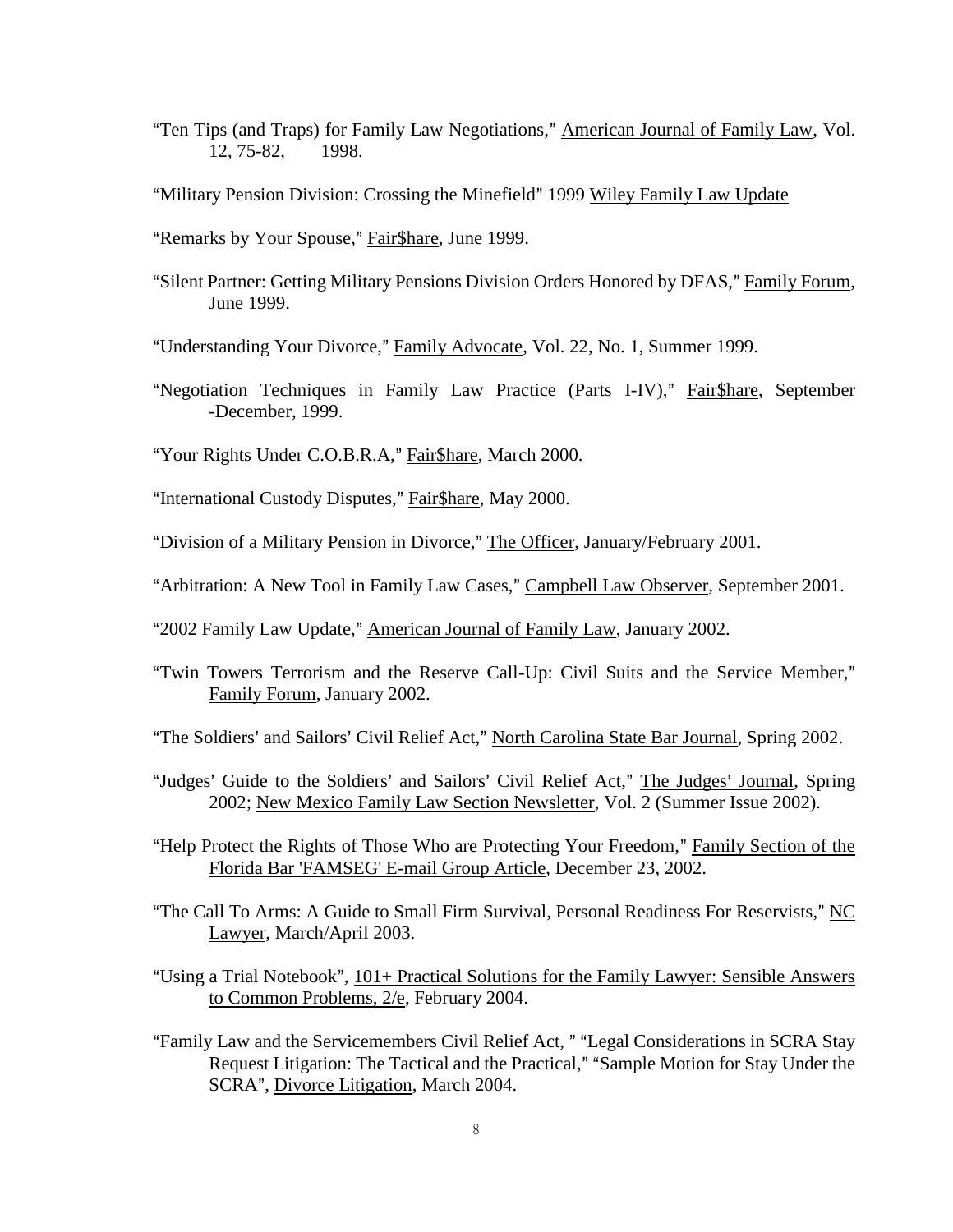"Understanding Your Divorce," Family Advocate, Summer 2004.

- "Report of the Working Group on Protecting the Rights of Servicemembers," A Project of the ABA Standing Committee on Legal Assistance for Military Personnel, August 2004.
- "The Legal Assistance Chief's Handbook," The Army Lawyer, September 2004.
- "The Servicemembers Civil Relief Act: A Guide for Family Law Attorneys," 2005 Family Law Update (Aspen Law & Business)
- "Lawyers and the Call-Up: A Survival Guide for Solo and Small Firm JAG Reservists," General Practice, Solo & Small Firm Section's GPSOLO, January/February 2005.
- "Military Family Law: Thirteen Common Ouestions," General Practice, Solo & Small Firm Section's GPSOLO, January/February 2005.

"The New Servicemembers Civil Relief Act"

- Family Law News (State Bar of CA Family Law Section), Issue 1, 2005, Vol. 27, No. 1.
- The Wisconsin Journal of Family Law, July 2005.
- Pennsylvania Family Lawyer, September 2005.
- The Family Law Review (Family Law Section of the State Bar of Georgia), February 2006.
- The North Carolina State Bar Journal, Summer 2006.
- Journal (The Academy of Florida Trial Lawyers), September 2006.
- Illinois State Bar Association Family Law Section Newsletter, July 2005.

"The Basics of Military Family Law," The Military Advocate, Spring/Summer 2005.

- "Arbitration: A New Tool for Contested Family Law Cases," Trial Briefs (NCATL), August 2005
- "Family Law Mediation: The Master Checklist," Trial Briefs (NCATL), August 2005. Journal, The Academy of Florida Trial Lawyers.
- "Military Custody Twists & Turns," Family Advocate (ABA/FLS), Fall 2005.
- "The Servicemembers Civil Relief Act and Child Support (Part One)," Family Forum (NCBA Family Law Section), June 2006.

"Getting Military Health and Education Records"

- Family Forum (NC Bar Association Family Law Section), November 2006.
- Military Law Newsletter, Virginia State Bar, Spring 2012.
- Nevada Family Law Report, State Bar of Nevada, Winter 2012.
- Family Law Newsletter, Oregon State Bar, Vol. 33, No. 4, August 2014.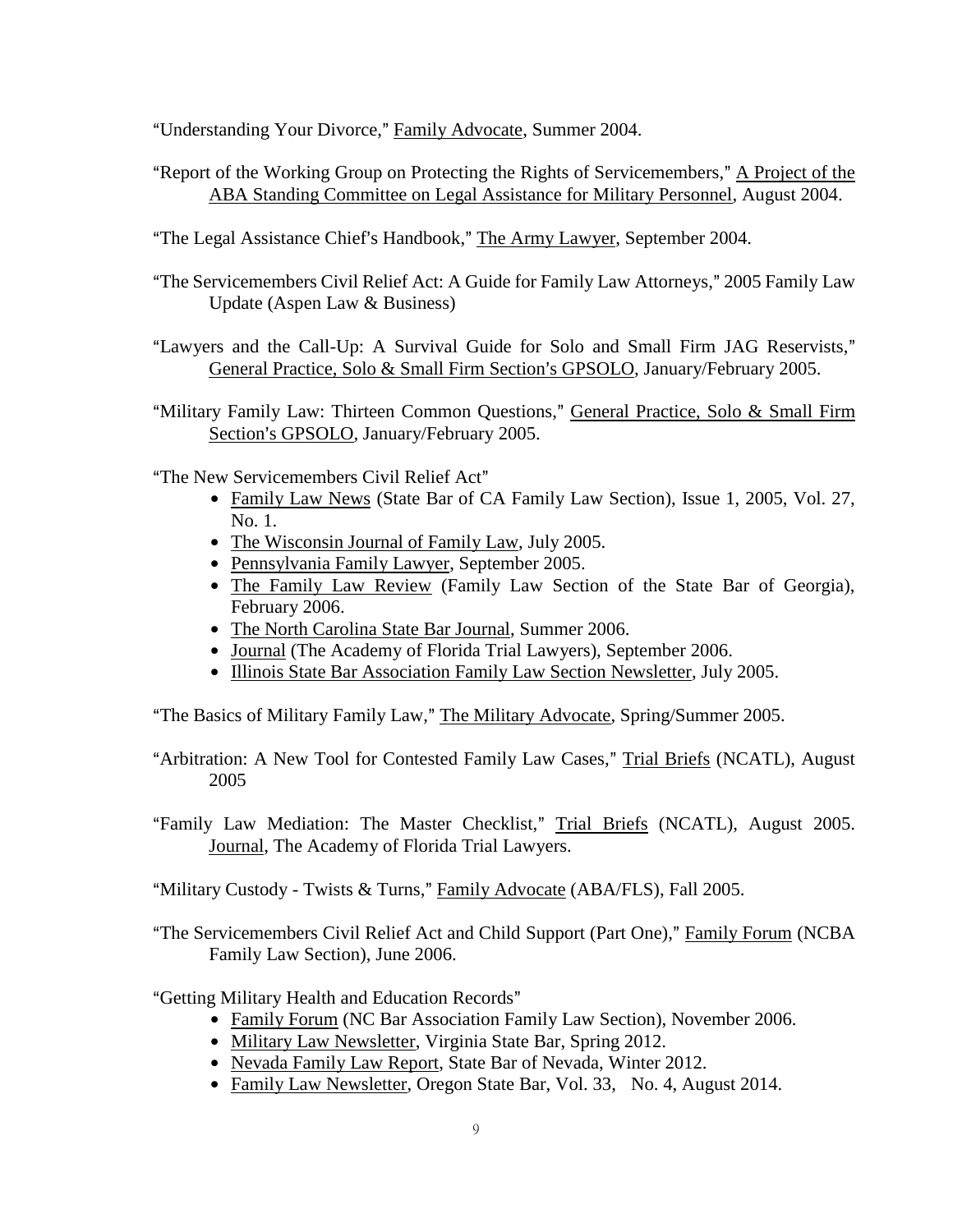- "Child Custody & Child Support," The Officer (Reserve Officers Association), November 2006.
- "The Servicemembers Civil Relief Act and Child Support (Part Two)," Family Forum (NCBA Family Law Section), December 2006.
- "Litigating With The Armed Forces: Servicemembers As Parties And Witnesses," Trial Briefs (NC Academy of Trial Lawyers), December 2006.
- "Military Pension Division: The "Evil Twins" Concurrent Retirement and Disability Pay (CRDP) and Combat Related Special Compensation (CRSC)," The Army Lawyer, December 2006 (co-authored with Susan Darnell, MAJ, USAF, Ret.).

"Q&A on Military Divorce, Custody, and Child Support," Trial Briefs (NCATL), April 2007.

"Fact Or 'Whacked?' Myths & Mistake in Military Divorces"

- The Military Advocate, Summer 2007.
- NFLR (Nevada Family Law Report), Summer 2007.
- Pennsylvania Family Lawyer, Pennsylvania Bar Assoc., May, 2013, Vol. 35, Issue No. 2.
- AAML Newsletter, Summer 2013.
- Michigan Family Law Journal, State Bar of Michigan, September 2013
- Family Law Newsletter, Family Law Section of the Oregon State Bar, Vol. 33, No. 2, April 2014.
- Family Law News, The State Bar of California, Issue 2, Vol. 36, No. 2., July 2014.
- "New Tools for Military Custody and Visitation Cases," Family Forum (NC Bar Association Family Law Section), October 2007.

"Hidden Money in Military Divorce Cases"

- Nevada Family Law Report (State Bar of Nevada Family Law Section), Fall 2007.
- AAML Newsletter, Winter 2012.
- Michigan Family Law Journal, State Bar of Michigan, December 2012.
- Oregon State Bar Family Law Newsletter, Oregon State Bar, January 2013.
- Iowa Family Law Report, Family & Juvenile Law Section of The Iowa State Bar Association, February 2013.
- Pennsylvania Family Lawyer, Pennsylvania Bar Assoc., March, 2013, Vol. 35, Issue No. 1.
- Family Law News, The State Bar of California, Spring, 2013.
- Family Law eNews, Los Angeles County Bar Association, Vol. 3, Number 2, July 2014.
- Domestic Relations Journal of Ohio, Vol. 27, Issue 4, July/August 2014.
- The Family Law Review, Family Law Section of the State Bar of Georgia, Winter 2015.
- Illinois State Bar Association Family Law Section Newsletter, April 2015.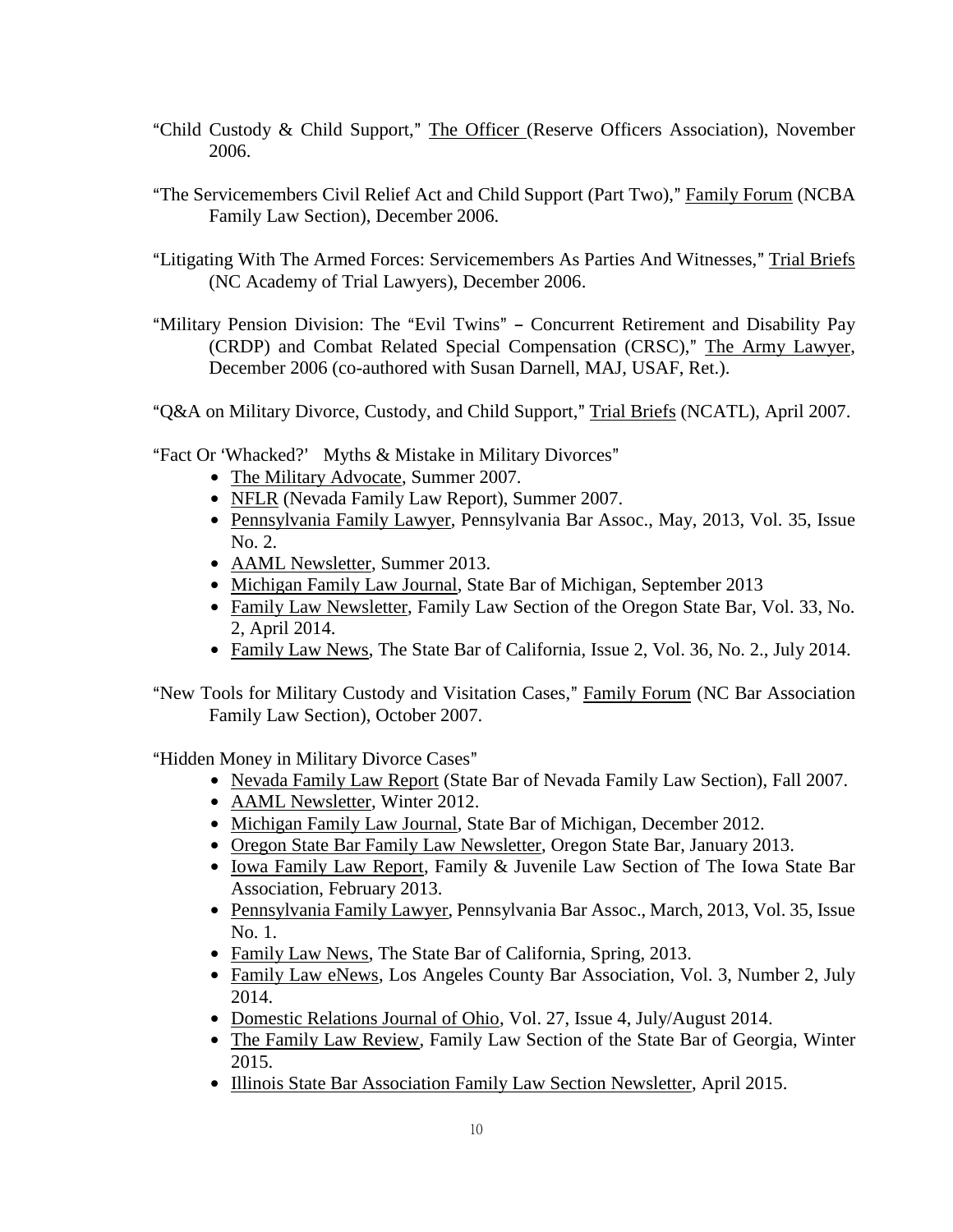- "The Servicemembers Civil Relief Act: A Guide For Family Law Attorneys, Massachusetts Family Law Journal, July 2008.
- "Drafting A Military Custody and Visitation Statute," ROLL CALL (ABA Family Law Section's Military Law Committee's newsletter), Vol. 2008-2, Fall 2008.
- "Reminder About Survivor Benefit Plan (SBP) Deadlines And A New Form," ROLL CALL (ABA Family Law Section's Military Law Committee's newsletter), Vol. 2008-2, Fall 2008.
- " 'Are We There Yet?'- A Roadmap for Appointed Counsel Under the Servicemembers Civil Relief Act"
	- ROLL CALL (ABA Family Law Section's Military Law Committee's newsletter), Vol. 2009-1, Spring 2009.
	- DIALOGUE (ABA Division for Legal Services), Vol. 13, No. 4, Fall 2009.

"Separation And Divorce - The Bible for Business Clients," Carolina Business, October 2009.

"Military Custody and Federal Law," NCBA Family Law Section Family Forum, Section Vol. 31, No. 1, October 2010.

"The Mystery of the Missing Survivor Annuity"

- Pennsylvania Family Lawyer, December 2010.
- NY Family Law Review, New York State Bar Association, Fall 2011, Vol. 43, No.  $\mathcal{D}$
- Michigan Family Law Journal, State Bar of Michigan, March, 2012.
- "Alimony Algebra Making Dollars and Sense," North Carolina Lawyers Weekly, Jan. 3, 2011.

"The Missing Military Annuity - Case Continued"

- Pennsylvania Family Lawyer, February 2011.
- NY Family Law Review, New York State Bar Association, Spring, 2012, Vol. 44, No. 1.
- Michigan Family Law Journal, State Bar of Michigan, April, 2012.

"The Missing Military Survivor Annuity - Case Concluded"

- Pennsylvania Family Lawyer, May 2011.
- Michigan Family Law Journal, State Bar of Michigan, May, 2012.
- "Understanding Your Divorce: Spotlighting the People, the Processes, the Possibilities," Family Advocate, ABA Section of Family Law, Summer 2011, Vol. 34, No. 1.

"Master Checklist for Military Retirement Benefits"

• The Family Law Review, Family Law Section of the State Bar of Georgia, Summer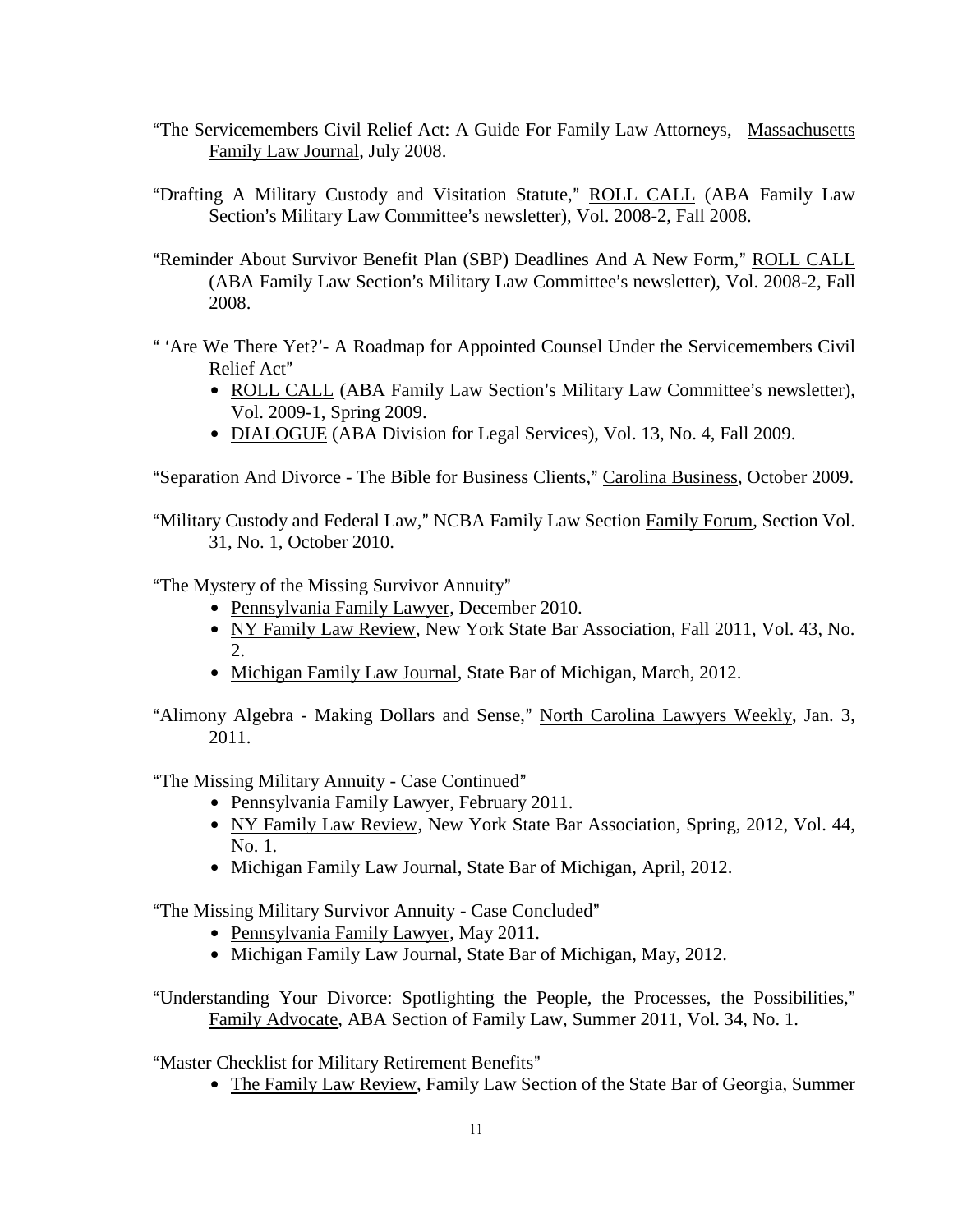2011.

- Pennsylvania Family Lawyer, Volume 36, Issue No. 4, December 2014.
- Michigan Family Law Journal, State Bar of Michigan Family Law Section, Vol. 44, No. 3, March 2014.

"Dividing Military Retired Pay: Disability Payments and the Puzzle of the Parachute Pension," co-author with Charles R. Raphun, Journal of the American Academy of Matrimonial Lawyers, 2011, Vol. 24, No. 1.

"Military Divorce: Returning Warriors and the Home Front"

- AAML Newsletter, Winter 2011.
- Family Law Section Newsletter, Maricopa County Superior Court, January, 2012.
- Michigan Family Law Journal, State Bar of Michigan, February, 2012.
- Family Law News, The State Bar of California, February, 2012.
- The Family Law Review, Family Law Section of the State Bar of Georgia, Spring 2012.
- Domestic Relations Journal of Ohio, Vol. 24, Issue 2, March/April 2012.
- Pennsylvania Family Lawyer, Pennsylvania Bar Assoc., March, 2012, Vol. 34, Issue No. 1.
- Iowa Family Law Report, Family & Juvenile Law Section of The Iowa State Bar Association, April 2012.
- New Jersey Family Lawyer, New Jersey State Bar Association, April 2012, Vol. 32, No. 6.
- The Family Law Review, Family Law Section of the State Bar of Georgia, Spring 2012.
- $\bullet$  Louisiana Bar Journal, Vol. 62, No. 5, Feb/March 2015.

"Fact Sheet - V.A. Payments and Family Support"

- Pennsylvania Family Lawyer, Pennsylvania Bar Assoc., June, 2012, Vol. 34, Issue No. 2.
- Family Law Newsletter, Oregon State Bar, August, 2012, Vol 31, No. 4.
- Michigan Family Law Journal, State Bar of Michigan, August/September, 2012.
- Family Law Review, New York State Bar Association, February 2013.
- Family Law News, The State Bar of California, Issue 3, 2015, Vol. 37, No. 3.
- Illinois State Bar Association Family Law Section Newsletter, July 2015.

"Getting Government Records Into Evidence"

- The Family Law Review of Georgia, Family Law Section of the State Bar of Georgia, Summer 2012.
- Pennsylvania Family Lawyer, Pennsylvania Bar Assoc., Vol. 34, Issue No. 3, October, 2012.

"Uniform Deployed Parents Custody and Visitation Act"

- AAML Newsletter, Fall 2012.
- Family Lawyer Magazine, November 2012.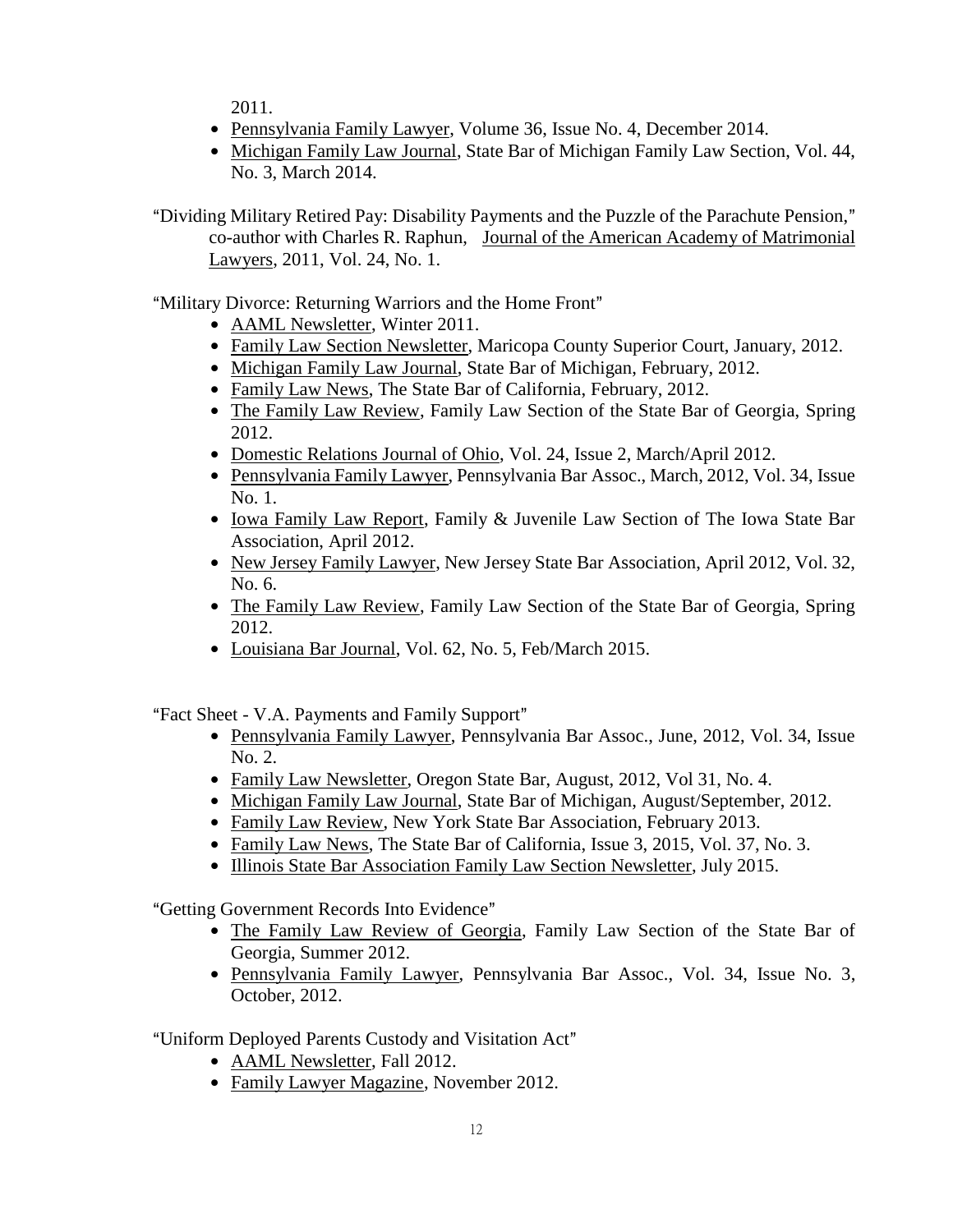- \$ Pennsylvania Family Lawyer, Pennsylvania Bar Assoc., December 2012,Vol.34,Issue No. 3.
- Family Law Quarterly, Vol. 47, No. 1, Spring 2013.

"Service of Process, Part 1"

• Michigan Family Law Journal, State Bar of Michigan, January 2013.

"Service of Process, Part 2"

• Michigan Family Law Journal, State Bar of Michigan, February 2014.

"Docs for Division"

- Michigan Family Law Journal, State Bar of Michigan, March 2013.
- The Family Law Review, Family Law Section of the State Bar of Georgia, Spring 2013.
- Nevada Family Law Report, State Bar of Nevada, Spring 2013.
- Oregon State Bar Family Law Newsletter, Oregon State Bar, April, 2013.
- Iowa Family Law Report, Family & Juvenile Law Section of The Iowa State Bar Association, May 2013.

"Help! It's My First Military Divorce Case"

- Family Lawyer Magazine, 2013.
- Vermont Bar Journal, Vol. 40, No. 3, Fall 2014.

"Guard and Reserve Pensions on the Day of Divorce: Unraveling the Riddles"

- Michigan Family Law Journal, State Bar of Michigan, May 2013.
- Oregon State Bar Family Law Newsletter, Oregon State Bar, June, 2013.
- Domestic Relations Journal of Ohio, Vol. 26, Issue 5, September/October 2013.
- \$ Pennsylvania Family Lawyer, Pennsylvania Bar Assoc.,December 2013,Vol. 35, Issue No. 4.
- The Family Law Review, Family Law Section of the State Bar of Georgia, Spring 2014.
- Family Law Review, Family Law Section of the New York State Bar Association, Spring 2014.
- Nevada Family Law Report, State Bar of Nevada, Vol. 27, Issue 2, Fall 2014.
- Illinois State Bar Association Family Law Section Newsletter, May 2015.

"Guard and Reserve Pensions on the Day of Divorce: Part Two,"

- Michigan Family Law Journal, State Bar of Michigan, June 2013.
- Oregon State Bar Family Law Newsletter, Oregon State Bar, August, 2013.
- Pennsylvania Family Lawyer, Pennsylvania Bar Association, April 2014.
- The Family Law Review, Family Law Section of the State Bar of Georgia, Summer 2014.
- Domestic Relations Journal of Ohio, Vol. 26, Issue 1, January/February 2014.
- Nevada Family Law Report, State Bar of Nevada, Vol. 28, Issue 1, Winter 2015.
- Illinois State Bar Association Family Law Section Newsletter, June 2015.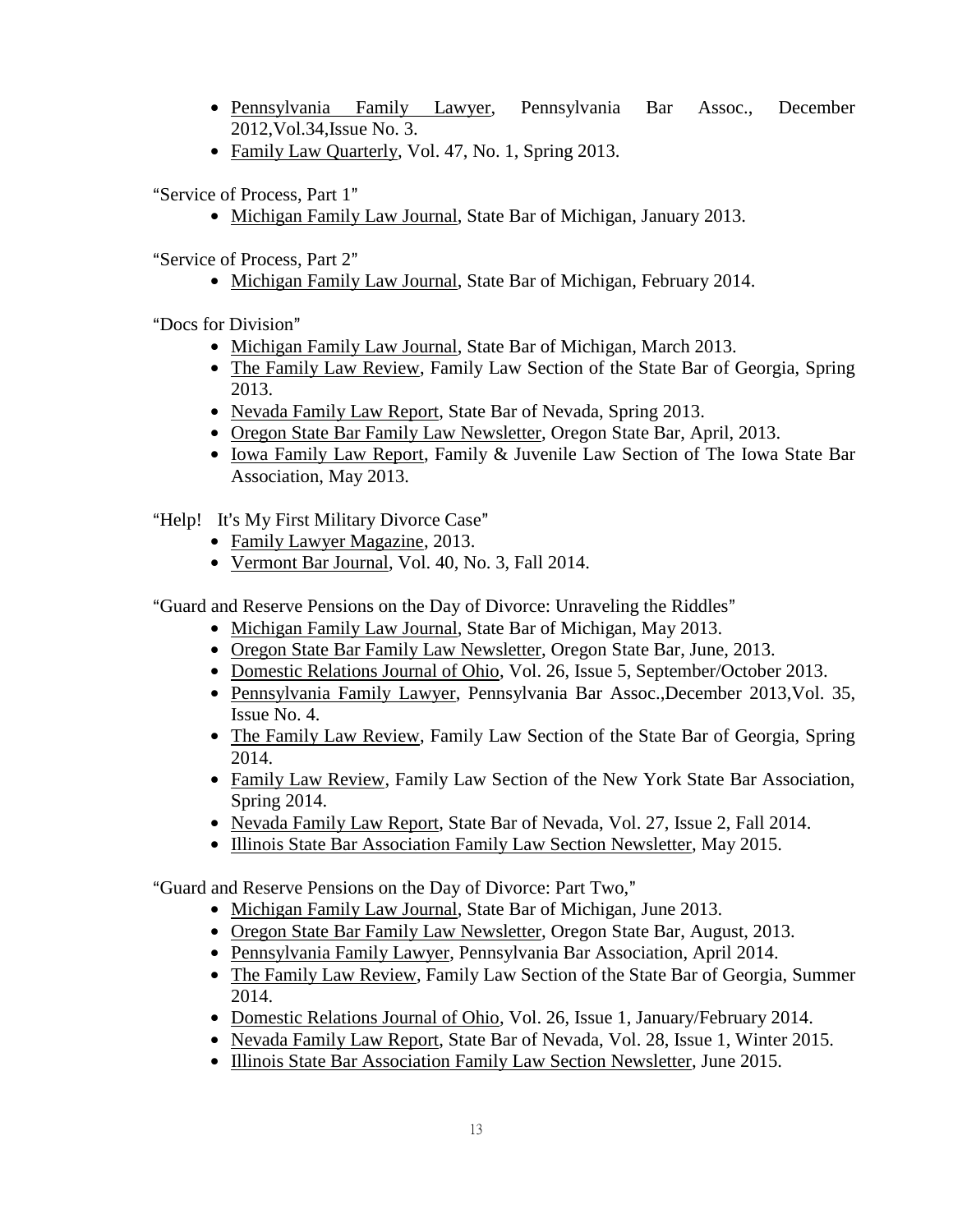- "Ten Commandments for Handling Military Retirement Benefits," co-authored with Amy Privette
	- $\bullet$  GPSolo eReport, July 2013.
	- AAML Newsletter, Summer 2014.
	- New Jersey Family Lawyer, Vol. 34, No. 6, August 2014.
	- Family Lawyer Magazine, 2014.

"Military Pay Records - Getting Them, Introducing Them,"

• American Journal of Family Law, Summer 2013.

"The Military Divorce Case: Experts and NOMADS"

- Michigan Family Law Journal, State Bar of Michigan, October 2013.
- Oregon State Bar Family Law Newsletter, Oregon State Bar, December, 2013.
- Domestic Relations Journal of Ohio, Vol. 26, Issue 2, March/April 2014.
- Pennsylvania Family Lawyer, Volume 36, Issue No. 3, October 2014.
- American Journal of Family Law, Winter 2014.
- "Military Divorce: Survivor Annuity Surgery," GPSolo eReport, American Bar Association, November 2013.
- "SBP By the Numbers,"
	- AAML Newsletter, Winter 2013/2014.
	- Michigan Family Law Journal, State Bar of Michigan, December 2017.
- "Third Rail Custody: The Military Case," Juvenile & Family Court Journal, National Council of Juvenile and Family Court Judges, March, 2014.
- "Lost Military Pensions: The Ten Commandments," Michigan Family Law Journal, State Bar of Michigan Family Law Section, Vol. 44, No. 5, May 2014.
- "Military Custody and Visitation: Problems and Solutions in the Twenty-First Century," Family Court Review, The Journal of the Association of Family and Conciliation Courts, Vol. 52, No. 3, July 2014.

"Defending Against SBP in Divorce,"

- American Journal of Family Law, Summer 2014.
- Illinois State Bar Association Family Law Section Newsletter, November 2014.
- "Negotiation Techniques in Family Law, Part I," Family Law Newsletter, Oregon State Bar, Vol. 33, No. 5, October 2014.
- "Negotiation Techniques in Family Law, Part II," Family Law Newsletter, Oregon State Bar, Vol. 33, No. 6, December 2014.

"Good to Go' (and Return!): Custody and Military Absences (Part I of III); Unraveling the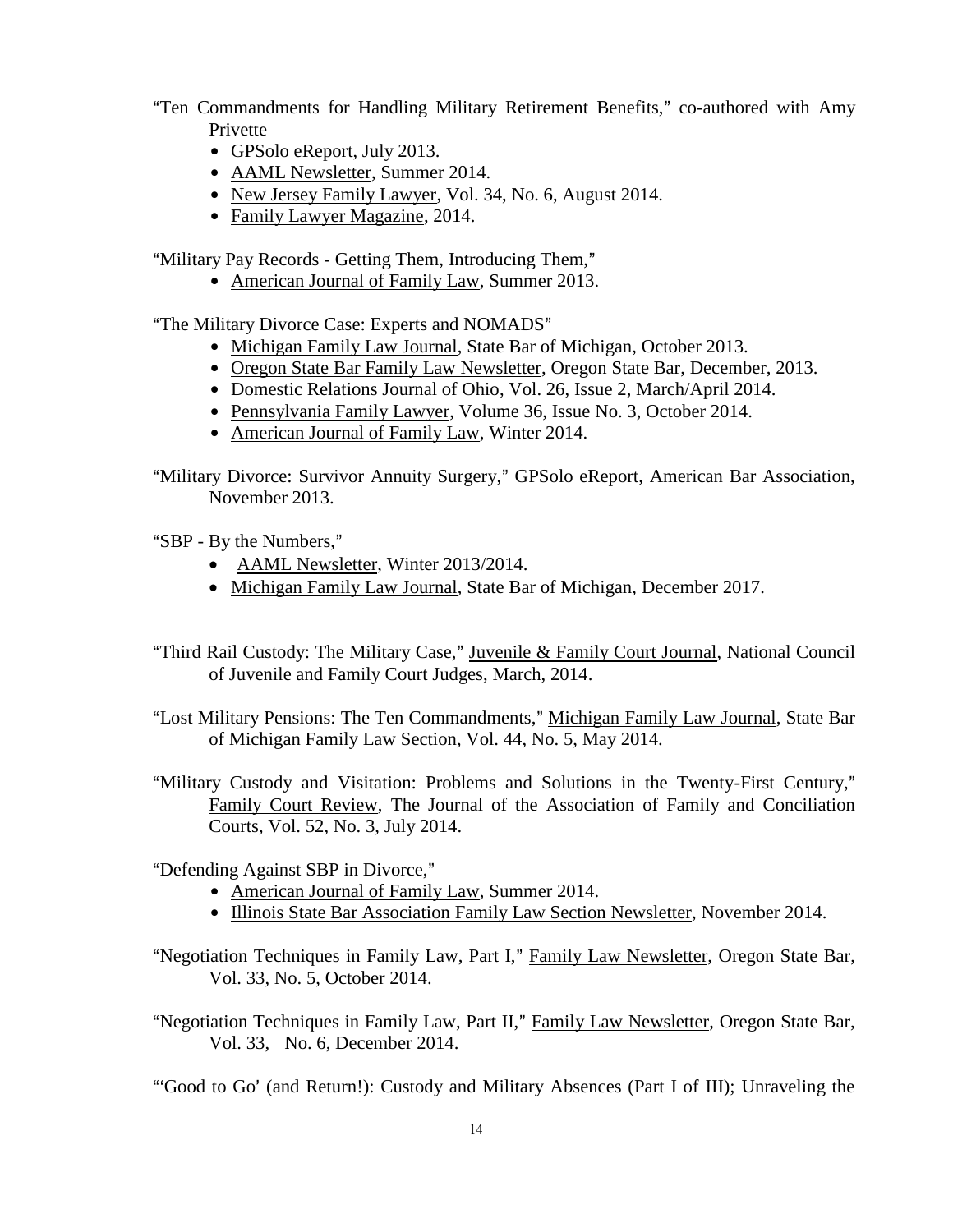Rules."

- Michigan Family Law Journal, State Bar of Michigan, October 2014.
- American Journal of Family Law, Vol. 28, No. 4, Winter/2015.
- Domestic Relations Journal of Ohio, Vol. 27, Issue 1, Jan/Feb 2015.
- Oregon State Bar Family Law Newsletter, Vol. 34, Issue 1, Feb 2015.
- Family Law Review, Family Law Section of New York State Bar Association, Spring 2015.
- Pennsylvania Family Lawyer, Volume 37, Issue No. 4, December 2015.
- Illinois State Bar Association Family Law Section Newsletter, January 2016.
- AAML Newsletter, Feb 2016.
- "Good to Go' (and Return!): Custody and Military Absences (Part II of III); The Sailor and the Perfect Storm,"
	- Michigan Family Law Journal, State Bar of Michigan, November 2014.
	- American Journal of Family Law, Volume 29, Number 1, Spring 2015.
	- Domestic Relations Journal of Ohio, Vol. 27, Issue 2, March/April 2015.
	- Oregon State Bar Family Law Newsletter, Vol. 34, Issue 2, April 2015.
	- Family Law Review, Family Law Section of New York State Bar Association, Summer 2015
	- Pennsylvania Family Lawyer, Volume 38, Issue No. 1, March/April 2016.
	- Illinois State Bar Association Family Law Section Newsletter, April 2016.
	- AAML Newsletter, March 2016.

"Good to Go' (and Return!): Custody and Military Absences (Part III of III); Planning and Prevention."

- Michigan Family Law Journal, State Bar of Michigan, December 2014.
- Oregon State Bar Family Law Newsletter, Vol. 34, Issue 3, June 2015.
- American Journal of Family Law, Volume 29, Number 2, Summer 2015.
- Domestic Relations Journal of Ohio, Vol. 27, Issue 3, May/June 2015.
- Family Law Review, Family Law Section of the New York State Bar Association, Fall 2015.
- Pennsylvania Family Lawyer, Volume 38, Issue No. 2, June 2016.
- Illinois State Bar Association Family Law Section Newsletter, May 2016.
- AAML Newsletter, April 2016.

"Time Problems in Family Law Cases," Family Advocate, Vol. 37, No.3, Winter/2015.

"Child Support and the Servicemembers Civil Relief Act,"

• Michigan Family Law Journal, State Bar of Michigan, Vol. 45, No. 1, January 2015.

"A Teaspoon of TSP,"

- Pennsylvania Family Lawyer, Vol. 37, No. 2, June 2015.
- Oregon State Bar Family Law Newsletter, Vol. 34, Issue 3, August 2015.
- AAML Newsletter, Fall, 2015.
- Michigan Family Law Journal, State Bar of Michigan, Vol 45, No. 8, October 2015.
- The Family Law Review, Family Law Section of the State Bar of Georgia, Winter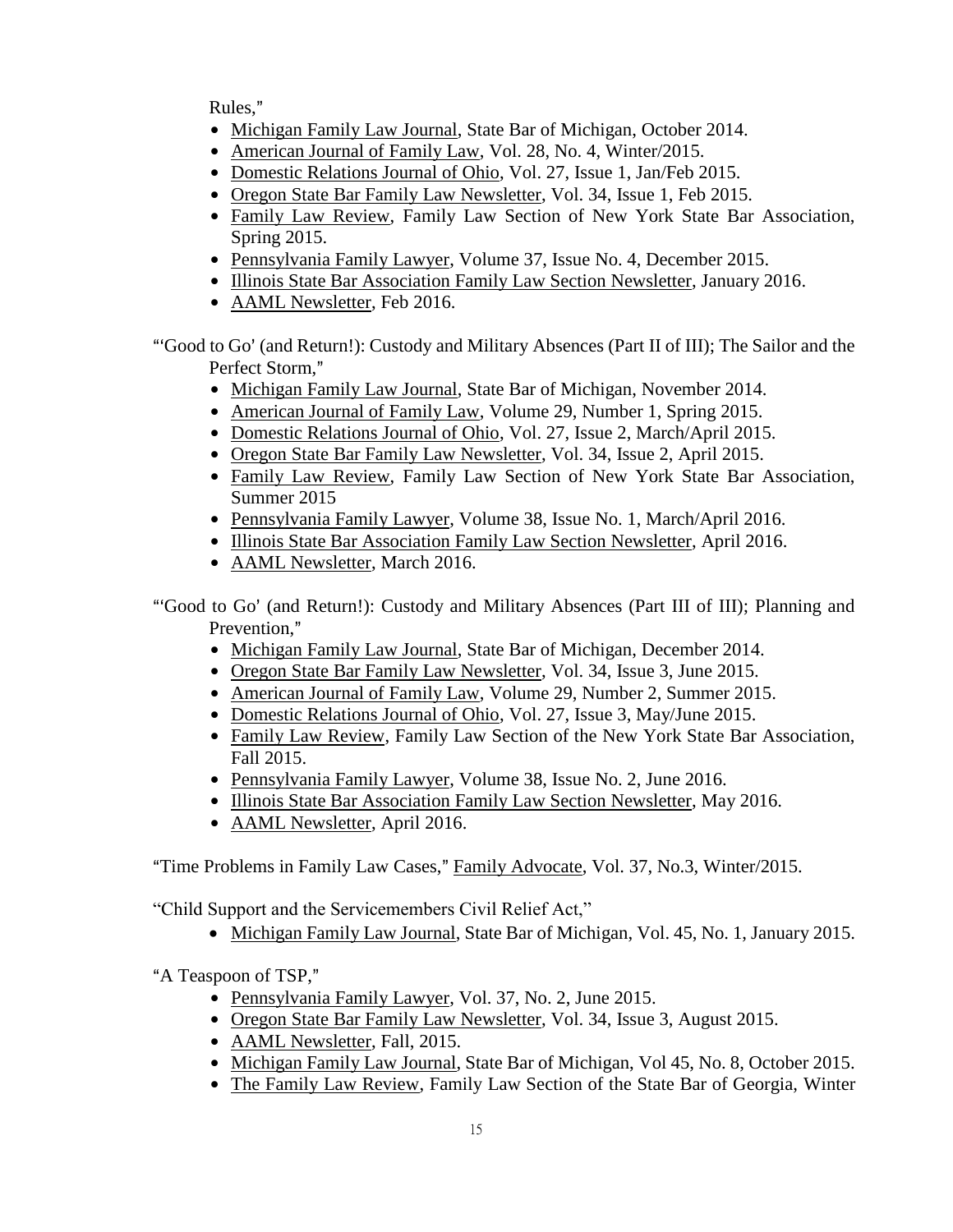2016.

• Domestic Relations Journal of Ohio, Vol. 28, Issue 2, March/April 2016.

"Military Pension Division - Back Payments," AAML Newsletter, Summer 2015.

"Residence Roulette in the Jurisdiction Jungle: Where to Divide the Pension?"

- Oregon State Bar Family Law Newsletter, Vol. 34, Issue 4, October 2015.
	- Family Law Quarterly, Vol. 50, No. 1, Spring 2016.
- "Connecticut Pension Practice: Rules for the Military Case," Connecticut Lawyer, Vol. 26, No. 3, November 2015.
- "Daniel v. Daniel: 'Simple Math,' and the Military Pension," Domestic Relations Journal of Ohio, Vol. 27, Issue 6, November/December 2015.
- "SBP Pointers for the Military Divorce Practitioner,"
	- Domestic Relations Journal of Ohio, Vol. 28, Issue 1, January/February 2016.
	- AAML Newsletter, May 2016.

"Family Law Mediation: Master Checklist," American Journal of Family Law, Vol. 30, Issue 1, Spring 2016.

"Finding a Military Divorce Attorney – For the Servicemember or Retiree,"

• Michigan Family Law Journal, Volume 46, No. 1, January 2016.

"Finding a Military Divorce Attorney – For the Spouse,"

• Michigan Family Law Journal, Volume 46, No. 2, February 2016.

"Military Service, Civil Service, Settlement and Sabotage," The Army Lawyer, April 2016.

"Writing and Submitting the Military Pension Division Order: Ten Tips, Parts 1 and 2"

- Michigan Family Law Journal, Volume 46, No. 4 and 5, April and May 2016.
- Oregon State Bar Family Law Newsletter, Vol. 37, Issue 1 and 2, 2018.
- Pennsylvania Family Lawyer, Vol. 40, Issue No. 1 and 2, March and June 2018.
- Domestic Relations Journal of Ohio, Vol. 30, Issue 1, January/February 2018.

"The Clock is Ticking - Dates and Deadlines in the Military Divorce, Part One"

- Oregon State Bar Family Law Newsletter, Vol. 35, Issue 2, April 2016.
- Michigan Family Law Journal, Volume 46, No. 8, October 2016.
- Pennsylvania Family Lawyer, Vol. 39, Issue No. 2, June 2017.

"The Clock is Ticking - Dates and Deadlines in the Military Divorce, Part Two"

- Oregon State Bar Family Law Newsletter, Vol. 35, Issue 3, June 2016.
- Michigan Family Law Journal, Volume 46, No. 9, November 2016.
- Pennsylvania Family Lawyer, Vol. 39, Issue No. 3, October 2017.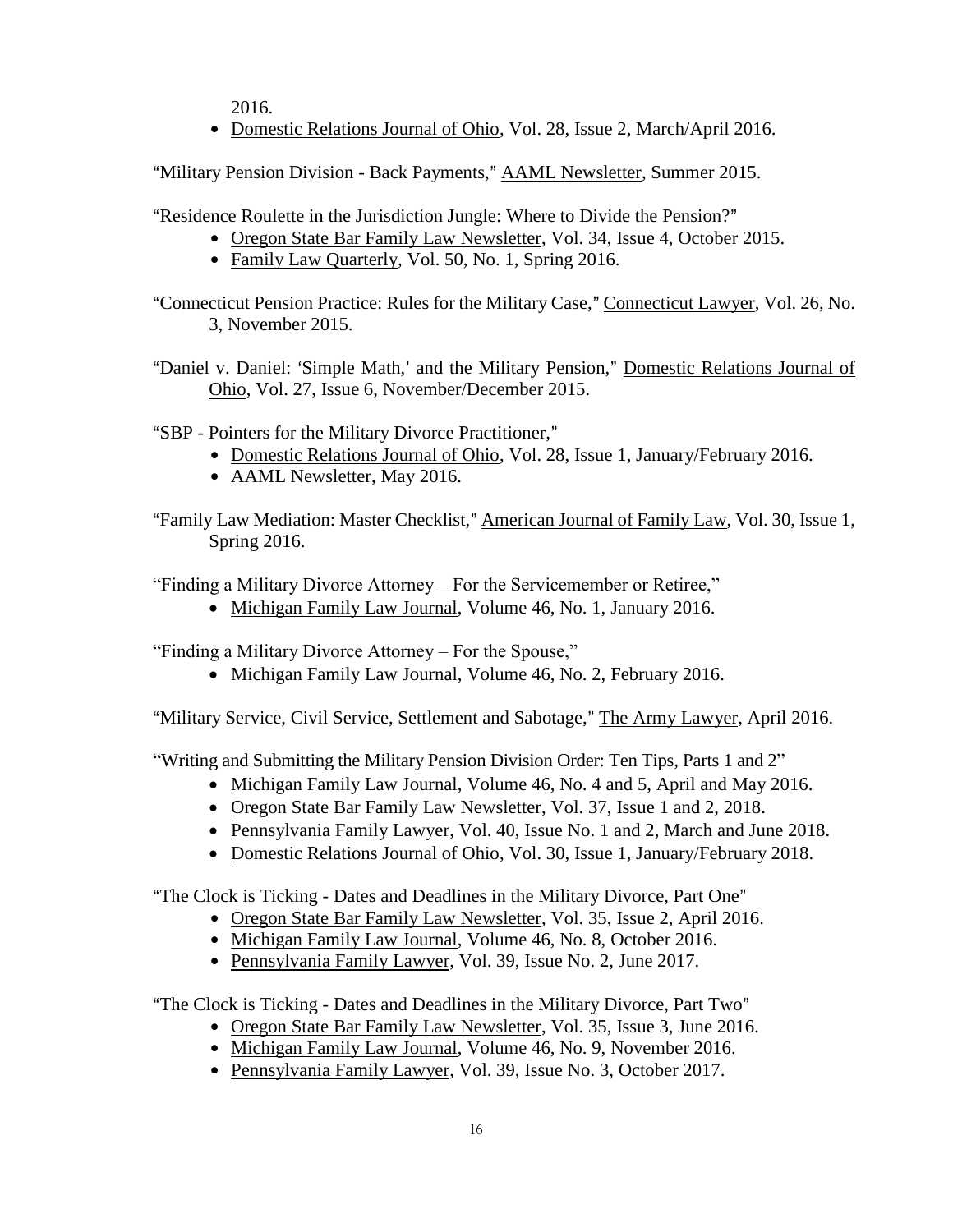"Military Pension Clauses: Fixed Dollar/Fixed Percentage"

- Michigan Family Law Journal, Vol. 46, No. 6, June/July 2016.
- American Journal of Family Law, Vol. 31, Number 1, Spring 2017.

"Taxes and Military Pensions: The Long and Short of it,"

- Illinois State Bar Association Family Law Section Newsletter, August 2016.
- Domestic Relations Journal of Ohio, Vol. 28, Issue 6, Nov/Dec 2016.

"Family Support, Garnishment, and Military Retired Pay, (Part 1 and Part 2)"

- Family Law Quarterly, Vol. 50, No. 1, Spring 2016.
- Oregon State Bar Family Law Newsletter, Vol. 35, Issues 5 and 6, 2016.
- AAML Newsletter, December 2016, January 2017.
- Pennsylvania Family Lawyer, Vol. 38, No. 3 and No. 4.
- Virginia Family Law Quarterly, Vol. 36, No. 2 and No. 3.
- Domestic Relations Journal of Ohio, Vol. 29, Issue 1 and 2, 2017.
- Michigan Family Law Journal, Vol. 46, No. 5 and 7, May and Aug/Sept 2018.

"Military Pension Division and the Radical Rewrite"

- Oregon State Bar Family Law Newsletter, Vol. 35, Issue 4, August 2016.
- Domestic Relations Journal of Ohio, Vol. 28, Issue 4, July/August 2016.
- Michigan Family Law Journal, Vol. 46, No. 7, August/September 2016.
- Maricopa County Bar Association Family Law Section Newsletter, October 2016.
- New York State Bar Family Law Review, Vol 48, No. 2.
- "Military Pension Division Order: 'REJECTED'," American Journal of Family Law, Vol. 30, Number 4, Winter 2017.
- "Promised Protection, Benefits Broken: The Survivor Benefit Plan and the Interplay With Death and Military Divorce," co-authored with Gene Brentley Tanner.
- "A Practical Guide to New York Family Court: The Judicial Perspective," Practicing Law Institute, November 22, 2016.
- "The Servicemembers Civil Relief Act: Is Your Courtroom SCRA-Compliant?" The Judges' Journal, Vol. 56, No. 1, Winter 2017.
- "'Snapshot' Pension Division Tweaks and Techniques, (Part I and II), Michigan Family Law Journal, Vol. 46, No. 10 and No. 11, December 2016 and January 2017.

"The Weather Report and the Wingman"

- Oregon State Bar Family Law Newsletter, Vol. 36, Issue 1, February 2017.
- The Family Law Review, Family Law Section of the State Bar of Georgia, Winter 2017.
- AAML Newsletter, February 2017.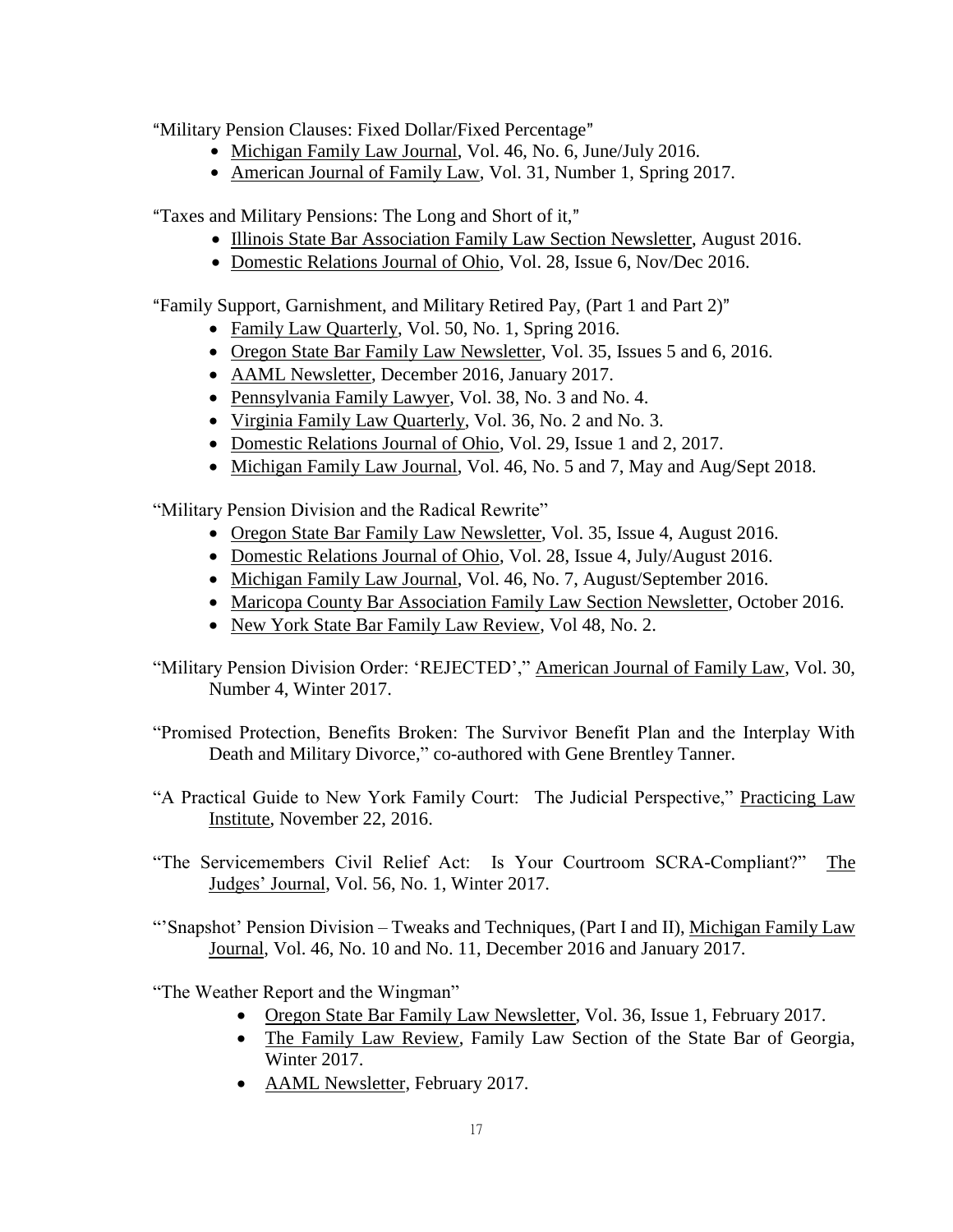"Fixing the Frozen Benefit Award, Parts 1, 2 and 3"

- Oregon State Bar Family Law Newsletter, Vol. 36, Issue 2, April 2017, Issue 3, June 2017, and Issue 4, August 2017.
- Michigan Family Law Journal, State Bar of Michigan, February, March, and April 2017.
- American Journal of Family Law, Vol. 31, Number 2, Summer 2017, Number 3, Fall 2017, and Number 4, Winter 2018.

"Congress Overrides *Majauskas* Rule for Military Pension Division," New York State Bar Association Family Law Review, Vol. 49, No. 1, Spring 2017.

"The Killing of Krempin," The State Bar of California Family Law News, Vol. 39, No. 3, 2017.

"Military Support: A Checklist for the Initial Interview," Michigan Family Law Journal, Vol. 47, No. 5, May 2017.

"Military Custody and Visitation Clauses for a Marital Settlement Agreement,"

- Michigan Family Law Journal, Vol. 47, No. 7, August/September 2017.
- AAML Newsletter, November 2017.
- Pennsylvania Family Lawyer, Vol. 39, No. 4.
- "Malpractice and Military Divorce," ABA Section of Family Law Family Advocate, Vol. 40, No. 2, Fall 2017.

"Using Interrogatories to Get Information from Uncle Sam,"

- American Journal of Family Law, Vol. 30, Number 2, Summer 2016.
- Michigan Family Law Journal, Vol. 47, No. 9, November 2017.
- "The Death of Indemnification," American Academy of Matrimonial Lawyers Newsletter, January 2018.
- "Getting Military Pension Division Orders Honored by the Retired Pay Center, Part 1 and 2," Michigan Family Law Journal, State Bar of Michigan, Vol. 48, Nos. 3 and 4, March and April 2018.
- "Michigan Family Law May 2018 Update," The Institute of Continuing Legal Education, May 2018.
- "Military Pension Division and the Frozen Benefit Rule: Nuts & Bolts, Part 1 and 2," AAML Newsletter, June and July 2018.
- "Military Pension Division and *The Big Freeze*: Rules, Remedies and Res Judicata," AAML Newsletter, August 2018.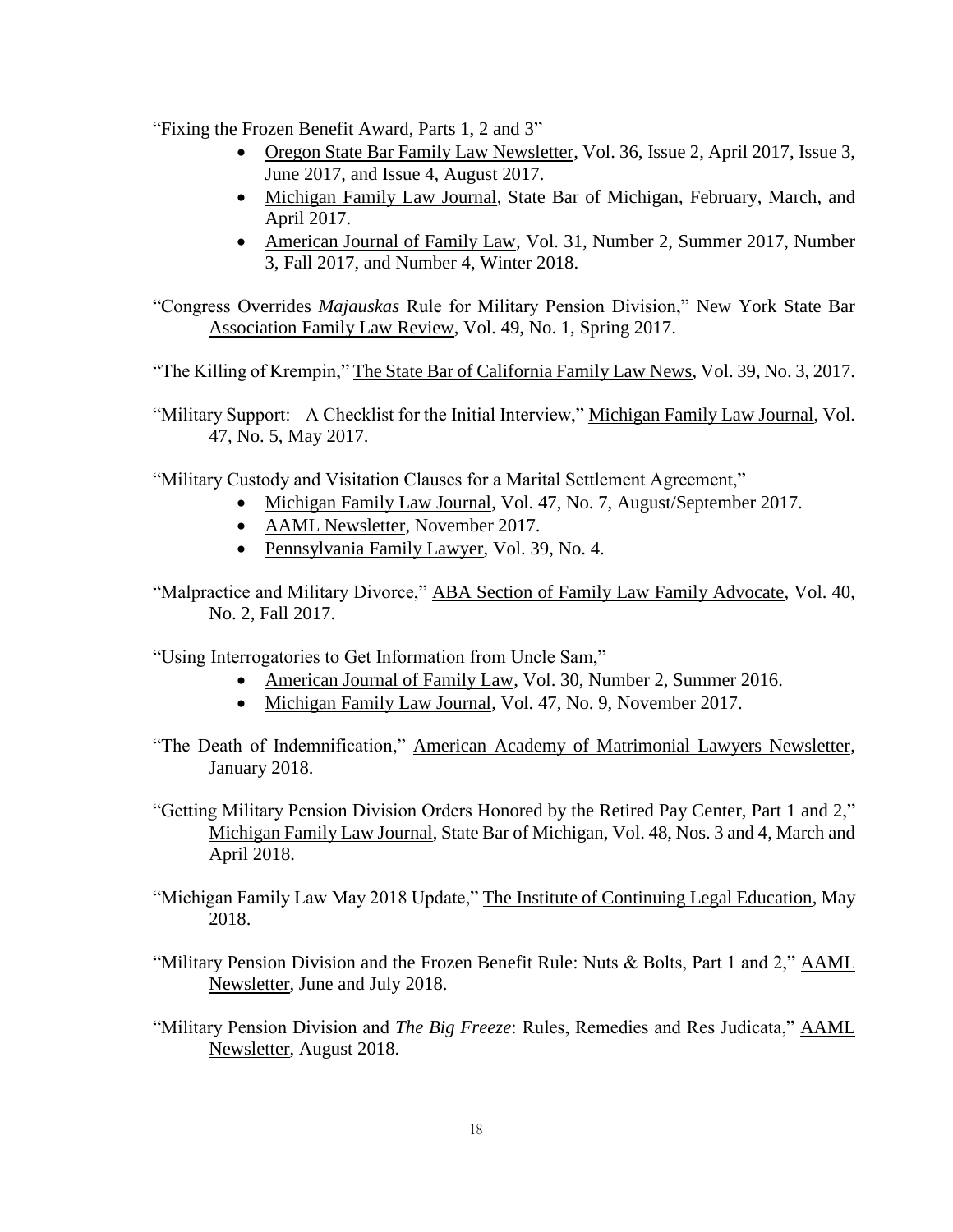#### **Courses Taught and CLE Presentations:**

Classes on separation agreements, pension division, divorce and custody for legal assistance courses, Army Judge Advocate General's School, Charlottesville, VA, since 1987; same subjects, Naval Justice School, Newport, RI, since 2002.

- "Case Law in North Carolina," North Carolina Association of Certified Public Accountants Annual Litigation Meeting, Greensboro, NC, August 1995, 1996, 1998.
- "Alimony and Post-Separation Support," Wake Forest University Continuing Legal Education, General Practice Symposium, November 1995.
- "Military Pension Division: Crossing the Minefield," ABA Family Law Section Fall Meeting, Washington D.C., November 1995; North Carolina Association of District Court Judges' Summer Conference, June 2003.
- "The Call to Arms... An Outline for Small-Firm Survival," Army JAG Corps Regional On-Site Training, San Francisco, March 1996.
- "Case Law in North Carolina," North Carolina Association of Certified Public Accountants Annual litigation meeting, Greensboro, NC, August 1996.
- "Grandparent Visitation," N.C. Bar Association Children's Issues Seminar, September 1996.
- "Negotiation Skills for the Trial Attorney," ABA Family Law Section's Spring Conference, April 1997.
- "Case Law Update," N.C. Bar Association Annual Meeting, Atlantic Beach, NC, May 1997.
- "Federal and Military Pension Division," Wake Forest University Law School, Raleigh, NC, September 1997.
- "Low-Tech Options for Document Assembly and Spreadsheet in WordPerfect," ABA Fall Meeting, Phoenix, AZ, November 1997.
- "Ten Tips (and Traps) for Family Law Negotiations," Law Education Institute, Inc., Vail, CO, January 1998.
- "Seeing is Believing: Charts, Graphs and Presentations for the Domestic Lawyer," 22nd Annual Institute on Family Law, Tampa, FL, May 2000.
- "Protecting the Military Client Who Is Protecting You: Hot Topics in a Mobilization Environment," North Carolina Bar Association, April 2003.
- "How to Handle a Military Divorce Case," Ohio Chapter, American Academy of Matrimonial Lawyers (AAML), October 2002; Kentucky Chapter, AAML, May 2003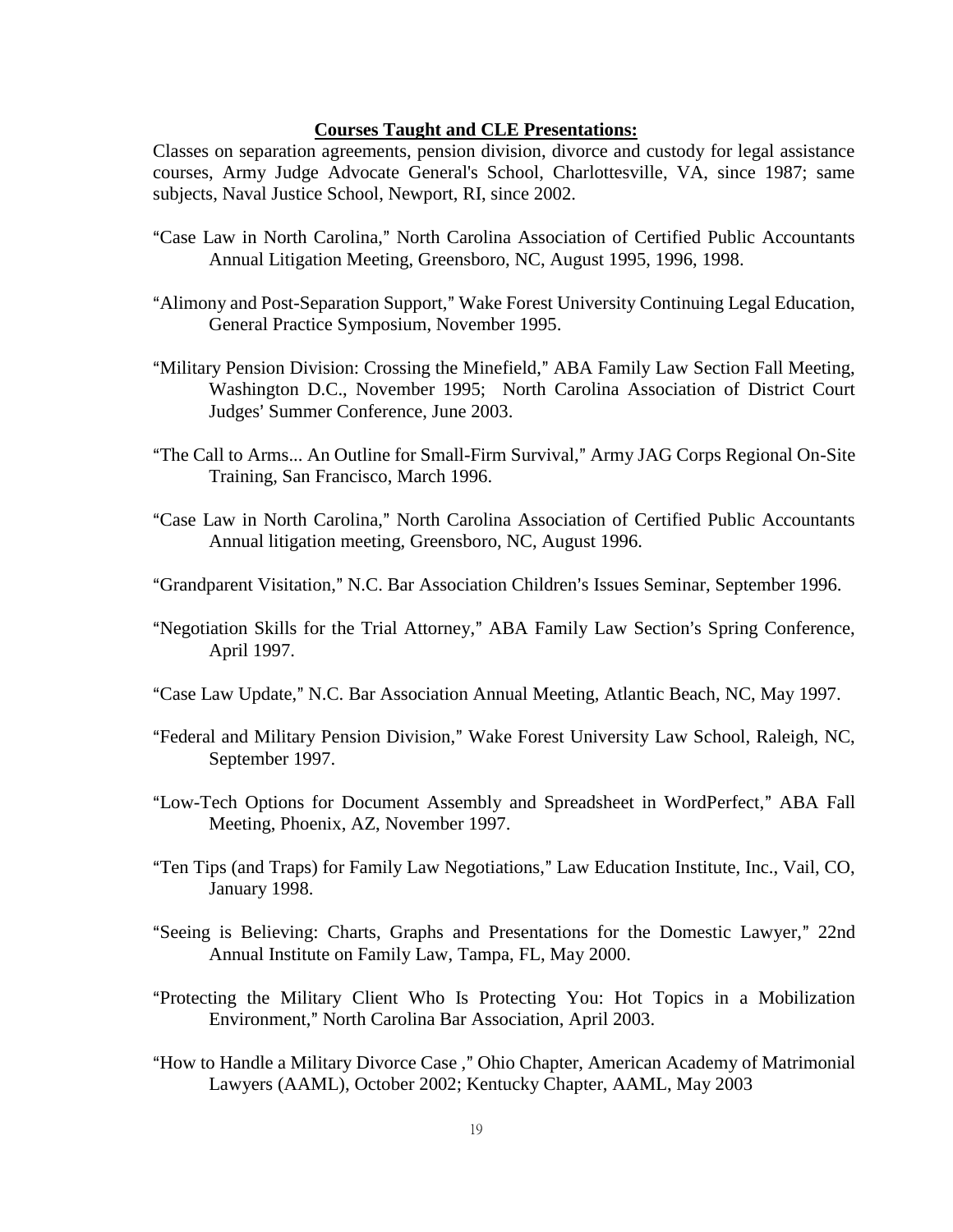- "Ethical Issues in Arbitration," (co-presenter with Marcia Armstrong), NC Chapter, AAML, Arbitrating Family Law Cases CLE, May 2003.
- "Trial Management For The Busy Lawyer,"  $14<sup>th</sup>$  Biennial Family Law Institute, University of Kentucky Law School, October 2003.
- "Dealing With The Forgetful Witness,"  $14<sup>th</sup>$  Biennial Family Law Institute, University of Kentucky Law School, October, 2003. Kentucky Bar Association's Annual Meeting, June 2004.
- "The Latest Technology: Making It Work For You (Winning Your Case Early)" (co-presented with Kenneth Raggio), American Academy of Matrimonial Lawyers, Chicago, November 2003.
- "Office and Trial Management for the Family Lawyer," Kentucky Bar Association's Annual Meeting, June 2004.
- "Hot Topics in Military Custody Cases," Hot Topics in Family Law: Evidentiary Issues in Child Custody Cases, NC Bar Association, Winston-Salem, September 2004.
- "SCRA: Overview, Courts and Military Personnel, "Iowa State Bar Association Conference, June 2008.
- "SCRA and Family Law Issues," Iowa State Bar Association Conference, June 2008.
- "Show and Tell at the Initial Interview," ABA Annual Meeting, "Hot Tips" Program, August 2008.
- "Testimony of Your Child," ABA Annual Meeting, "Hot Tips" Program, August 2009.
- Issue Editor, *Family Law Quarterly*, Summer and Fall 2009 issues Military Divorce Symposium
- "Custody and Visitation for the Military Practitioner," NCLAMP CLE, Pope AFB, March 2010
- "Overview of Military Medical Benefits," Harnett County Lunch-n-Learn, Harnett County Courthouse, April 2010.
- "The Servicemembers Civil Relief Act Stays and Delays," ABA FLS Military Committee and Louisiana State Bar Family Law Section's "Military Divorce 2010" CLE, New Orleans, LA, April 2010.
- "Military Pension Division," ABA FLS Military Committee and Louisiana State Bar Family Law Section's "Military Divorce 2010" CLE, New Orleans, LA, April 2010.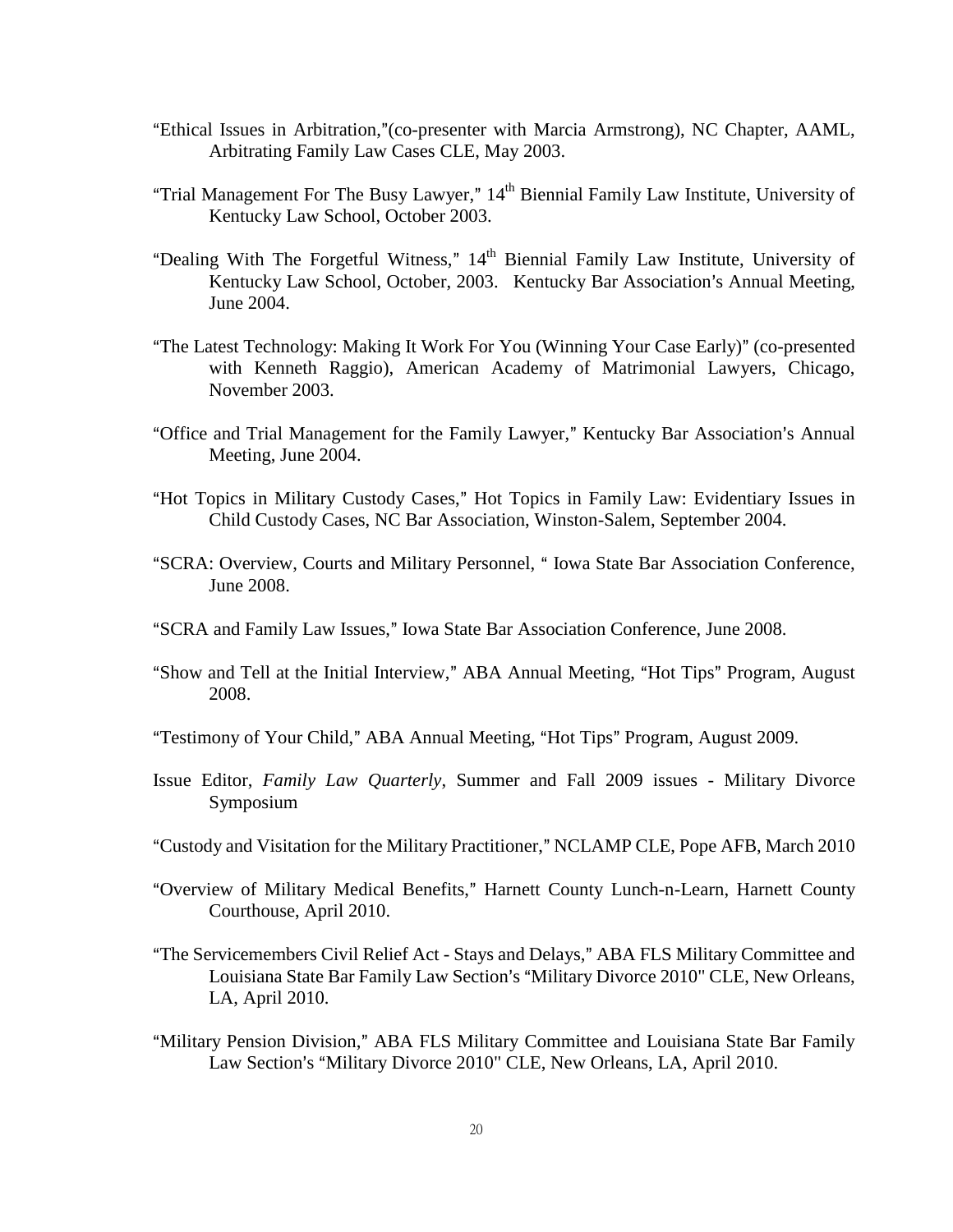"Servicemembers Civil Relief Act," NCBA Annual Meeting, Wilmington, NC, June 2010.

- "Military Custody Issues," NBI teleseminar, September 2010.
- "Servicemembers Civil Relief Act and Family Law," Oklahoma Bar Association's Family Law Section's The Military Divorce CLE, Oklahoma City, September 2010.
- "Military Pension Division: Representing the Spouse," Oklahoma Bar Association's Family Law Section's The Military Divorce CLE, Oklahoma City, September 2010.
- "Military Support Issues," NBI teleseminar, October 2010.
- "Military Pension Division," USAF webcast, October 2010.
- "Negotiation Skills for Family Law Attorneys," Illinois AAML's Columbus Day CLE, Oakbrook, IL, October 2010.
- "Child Support Options," Illinois AAML's Columbus Day CLE, Oakbrook, IL, October 2010.
- "Military Pension Division 2010: Pitfalls and Problems," NCLAMP's CLE, Airborne Museum, Ft. Bragg, NC, October 2010.
- "Servicemembers Civil Relief Act and Family Law/ NC Military Custody Act," NCLAMP's CLE, Airborne Museum, Ft. Bragg, NC, October 2010.
- "Military Pension Issues," NBI teleseminar, October 2010.
- "Divorce and Separation Agreements,"  $66<sup>th</sup>$  Legal Assistance Course, JAG School, Charlottesville, VA, October 2010.
- "Child Support Options," 66<sup>th</sup> Legal Assistance Course, JAG School, Charlottesville, VA, October 2010.
- "Military Pension Division," 66<sup>th</sup> Legal Assistance Course, JAG School, Charlottesville, VA, October 2010.
- "Demonstrative Evidence and Persuasion," Virginia CLE An Afternoon of Advocacy with Mark Sullivan, Richmond, VA, November 2010.
- "The Forgetful Witness," Virginia CLE An Afternoon of Advocacy with Mark Sullivan, Richmond, VA, November 2010.
- "The Commandments of Cross Examination: A Baker's Dozen," Virginia CLE An Afternoon of Advocacy with Mark Sullivan, Richmond, VA, November 2010.

"Survivor Benefit Plan," USAF webcast, December 2010.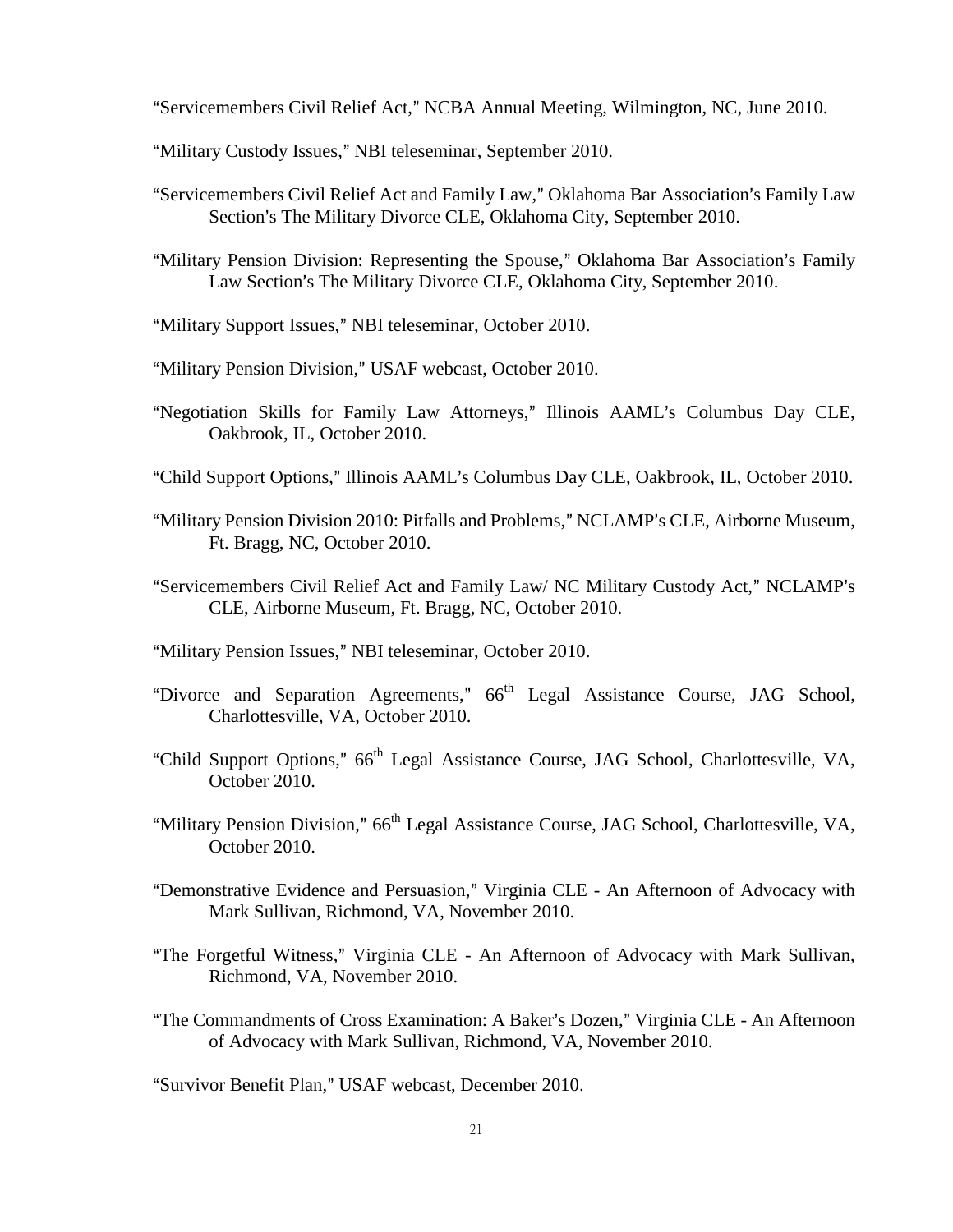- "Divorce and Separation Agreements,"  $66<sup>th</sup>$  Legal Assistance Course, JAG School, Charlottesville, VA, October 2010.
- "Child Support Options," 66<sup>th</sup> Legal Assistance Course, JAG School, Charlottesville, VA, October 2010.
- "Military Pension Division," 66<sup>th</sup> Legal Assistance Course, JAG School, Charlottesville, VA, October 2010.
- "Demonstrative Evidence and Persuasion," Virginia CLE An Afternoon of Advocacy with Mark Sullivan, Richmond, VA, November 2010.
- "The Forgetful Witness," Virginia CLE An Afternoon of Advocacy with Mark Sullivan, Richmond, VA, November 2010.
- "The Commandments of Cross Examination: A Baker's Dozen," Virginia CLE An Afternoon of Advocacy with Mark Sullivan, Richmond, VA, November 2010.
- "Survivor Benefit Plan," USAF webcast, December 2010.
- "Military Families & Divorce," Boston, MA, February 2011.
- "International Parental Abduction," ABA Podcast, March 2011.
- "Military Family Law Presentation," Am. Bar Assn. Spring Meeting, Amelia Island, FL, April 2011.
- "Military Law 101 for the Family Law Attorney," Nashville, TN, June 2011.
- "Military Issues and Child Support," North Carolina Child Support Council, August, 2011.
- "Child Support Options,"  $67<sup>th</sup>$  Legal Assistance Course, JAG School, Charlottesville, VA, October 2011.
- "Divorce & Separation Agreements,"  $66<sup>th</sup>$  Legal Assistance Course, JAG School, Charlottesville, VA, October 2011.
- "Military Divorce Issues," Webinar, December 2011.
- "Money Matters," Family Law Intensive Program, NC Bar Association, February 2012.
- "Servicemembers Civil Relief Act," "Military Custody Issues," "Domestic Violence and the Military," The Supreme Court of Ohio Judicial College Course, Cleveland, OH, July 2012.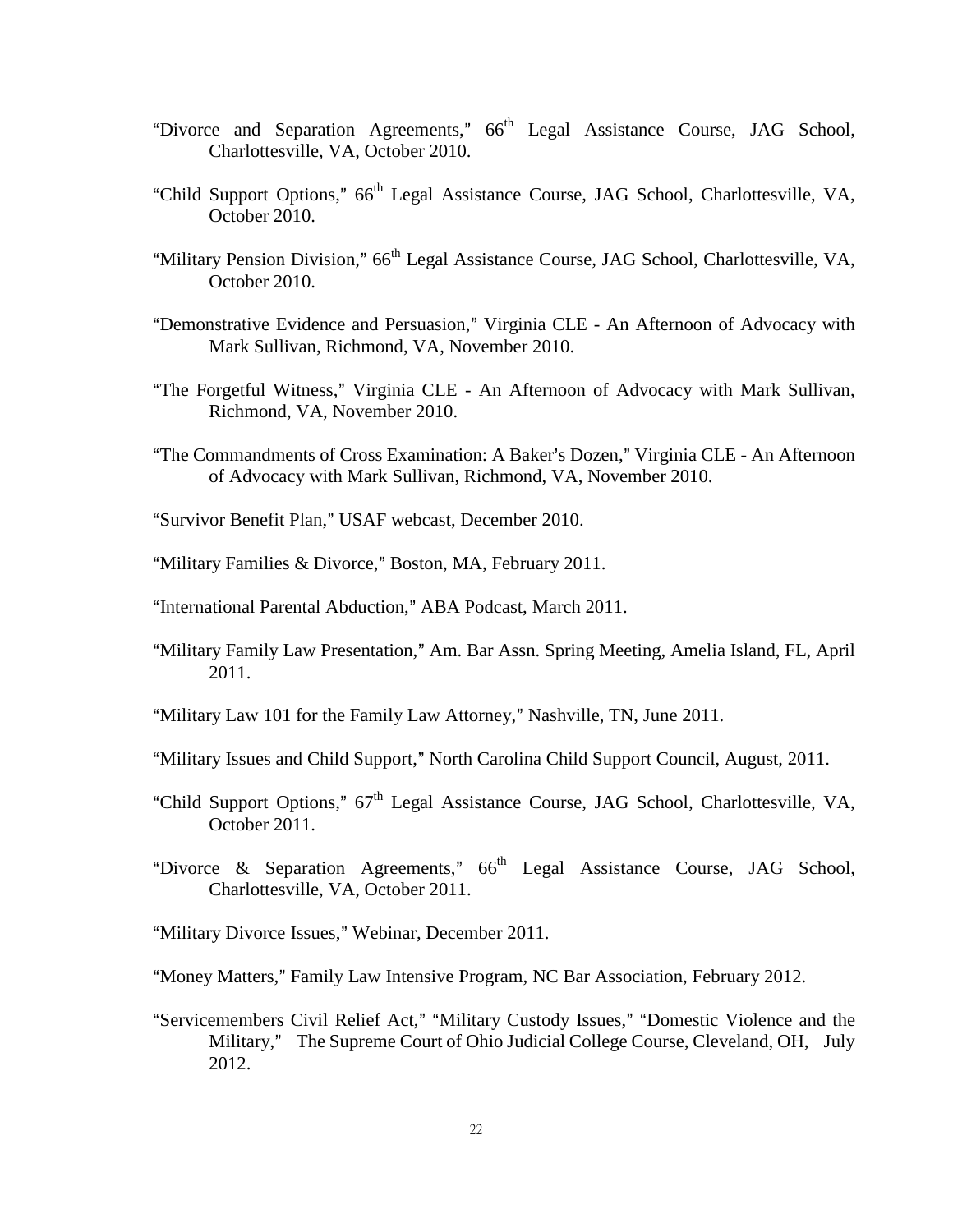- "Military DFAS Pay Records and Service Support Regulations for Child Support," NC Child Support Council Conference, Asheville, NC, August 2012.
- "Military Custody and Visitation," "Judge's Guide to SCRA," "A Brief Guide to Military Support," Virginia Trial Lawyers Association, September, 2012.
- "Judge's Guide to the SCRA," Ohio Judicial Conference, Columbus, OH, September 2012.
- "Military Divorce & Retirement," San Antonio Bar Association, San Antonio, TX, September 2012.
- "Family Law Forum 2012," Tennessee Bar Association, Nashville, TN, November 2012.
- ANegotiating Skills, Ten Commandments of Cross Examination, and Demonstrative Evidence," Virgin Islands Bar Association, Virgin Islands, December 2012.
- "Support Issues for Military Families," "Military Retired Pay and USFSA," Military Family Care: Custody and Relocation," National Council of Juvenile and Family Court Judges, San Antonio, TX, February 2013.
- "Regional CLE on Family Law," Oregon Judicial Department, Lake Oswego, OR May 2013.
- "Military Family Support, Military Custody and Visitation, Military Pension Division," Heartland Region On-Site, Scott Air Force Base, IL, July 2013.
- "Negotiations," AAML Webinar, August 15, 2013.
- "ABA LAMP CLE," Standing Committee on Legal Assistance for Military Personnel, Quantico, VA, March 6-7, 2014.
- "Military Custody and Child Support," "Military Pension Division," 69<sup>th</sup> Legal Assistance Course, JAG School, Charlottesville, VA, April 2014.
- "Military Divorce: Identifying, Obtaining and Introducing Military Financial and Other Documents as Evidence," Strafford Webinar, May 14, 2014.
- "Child and Spousal Support in Military Cases," FLEXCOM (Fam. Law Executive Comm., California) Webinar, July 17, 2014.
- "Servicemember Civil Relief Act," "Military Pension Division," NC National Guard/NC LAMP, NC National Guard Headquarters, Raleigh, NC, September 18-19, 2014.
- "Negotiating Skills for Family Law Attorneys," AAML Ohio Chapter Symposium, Cleveland, OH, October 13, 2014.

"Military Pensions and Their Division in Divorce," "Family Support Obligations While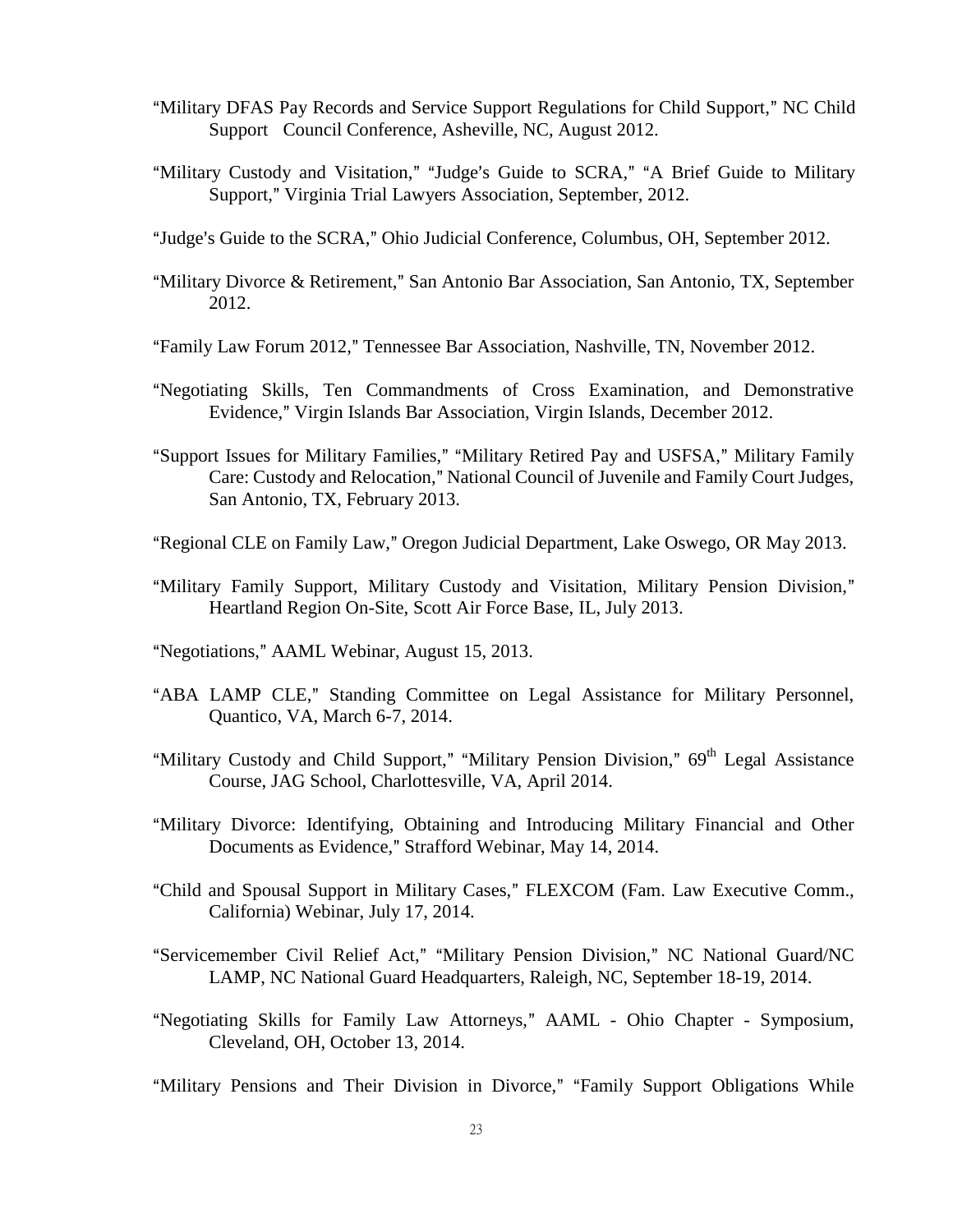Serving in the Military," Operation Legal Help Ohio and Toledo Bar Association, Capital University Law School, Columbus, OH, October 13, 2014.

- "Military Divorce in South Carolina," South Carolina Bar, Columbia, SC, December 4-5, 2014.
- "Military Divorce from Start To Finish," NBI Seminars, Independence, OH, December 12, 2014.
- "Division of Military Pensions," ABA Section of Family Law Spring CLE Conference May 6-9, 2015.
- "The Servicemembers Civil Relief Act Quick Tips," Cumberland County Lunch & Learn, June 4, 2015.
- "Military Custody and Visitation," and "Military Issues in Family Support Cases," National Council of Juvenile and Family Court Judges 78<sup>th</sup> Annual Conference, Austin, TX, July 26-29, 2015.
- "Family Law and the Servicemembers Civil Relief Act," Rowan County Bar Association, , Salisbury, NC, October 30, 2015.
- "Advanced Military Pension Division," Washburn University School of Law and the Kansas Chapter of the American Academy of Matrimonial Lawyers (AAML), Overland Park, KS, September 18, 2015.
- "Judge's at the Crossroads, Not in the Crosshairs," Webinar for the NC Administrative Office of the Courts, November 17/18, 2015.
- "Servicemembers Civil Relief Act," Legal Services Task Force Training, Browns Summit, NC, November 19, 2015.
- "Alimony: Military Style," Veteran's Student Society and Children and Family Law Society, Topeka, KS, February 23, 2016.
- "The Servicemembers Civil Relief Act (SCRA): What You Should Know," Webinar for the San Diego County Bar Association, July 12, 2016.
- "International Family Law and Beyond," Webinar for American Academy of Matrimonial Lawyers, August 18, 2016.
- "Military Family Law Cases and Professional Ethics," Military & Veterans Law Section, Cary, NC, September 20-21, 2016.
- "The 10 Commandments of Cross-Examination," Fairfax County Bar Association Annual Convention, New York City, NY, October 1, 2016.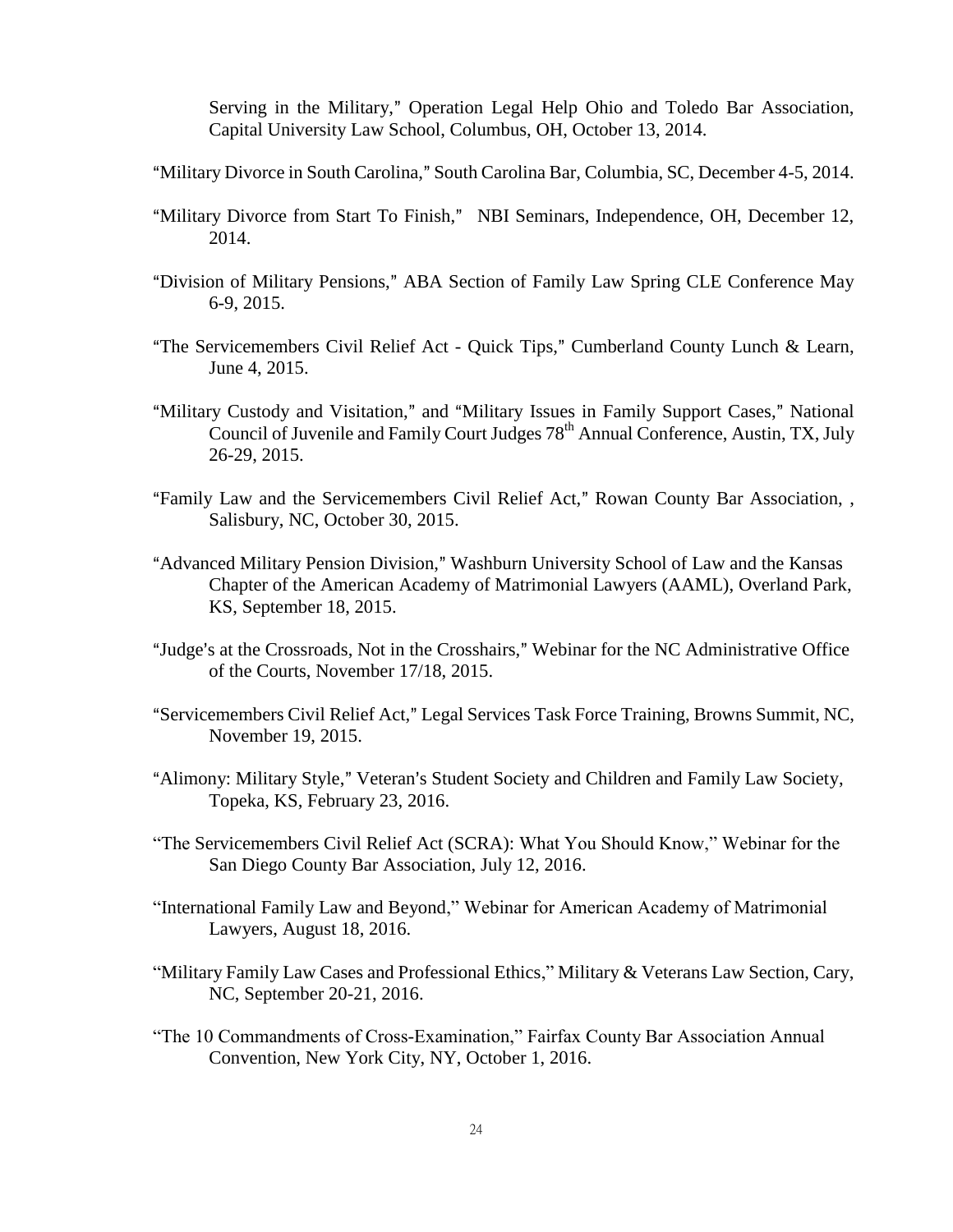- "Revisions to the Former Spouse Protection Act," Orange County Family Law Group, Durham, NC, October 25, 2016.
- "Military Custody, Family Support, and Pension Division," Michigan Poverty Law Program, Okemos, MI, October 27, 2016.
- "SCRA: Impact on Administrative Proceedings," Webcast Series, North Carolina Bar Association, February 7, 2017.
- "Juvenile Issues on Military Installations: Sharing Control with Local Courts and Agencies," National Council of Juvenile and Family Court Judges, New York City, NY, February 14, 2017.
- "Fixing the Frozen Benefit Rule," Association of the Bar of the City of New York, February 13, 2017, and Brooklyn Bar Association, February 14, 2017.
- "Military Legal Assistance Issues," American Bar Association Standing Committee on Legal Assistance for Military Personnel, Richmond, VA, March 31, 2017.
- "Family Law & the Military," Alaska Bar Association, Anchorage, AK, April 28, 2017.
- "Frozen Benefit Rule and USFSPA," Lunch and Learn, Cleveland, OH, May 25, 2017.
- "New Rules for Military Pension Division Detours and Diversions," National Council of Juvenile and Family Court Judges, Washington, DC, July 18, 2017.
- "The Pitfalls of Military Pensions: Congressional Override and the Supreme Court Decision in *Howell v. Howell*," American Academy of Matrimonial Lawyers Webinar, July 26, 2017.
- "Recent Developments in Military Law, Private Judging: It is Not the Wild West Anymore, and Family Law: Frozen Military Pensions in the Blender," The State Bar of California Convention, San Diego, CA, August 18-19, 2017.
- "New Development in Military Pension Division: Yesterday, Today and Tomorrow," Colorado Springs Judiciary Presentation, and El Paso County Bar Association, Colorado Springs, CO, August 29, 2017.
- "Heartburn Issues: How Not to Commit Malpractice in Military Divorce, Military Retirement and Relocation Cases," Albuquerque State Bar Association, October 13, 2017.
- "Tips Aren't Just for Waiters: Practice Tips for Even the Most Experienced Family Law Attorney," North Carolina Bar Association Family Law Intensive CLE, November 2, 2017.